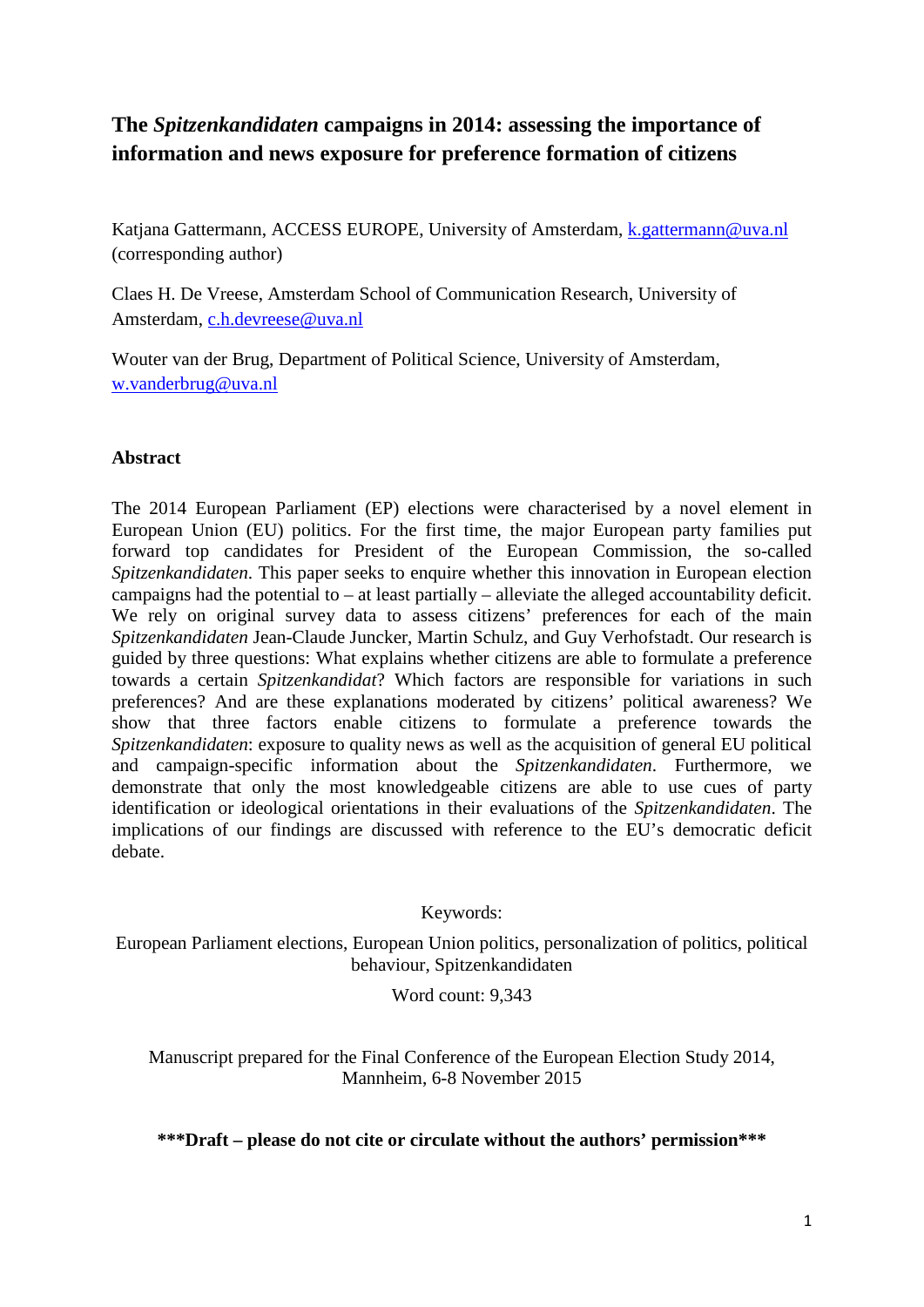#### **Introduction**

**.** 

The 2014 European Parliament (EP) elections brought about a novelty: The major European party families nominated top candidates for President of the European Commission, the socalled *Spitzenkandidaten.* Up until then, the European Council nominated candidates for Commission President. By making the Presidency dependent on the outcome of the elections, executive power was – indirectly - at stake. We explore fundamental questions relating to this novelty: first, what explains whether citizens are able to formulate a preference towards a certain *Spitzenkandidat*? Second, which factors are responsible for variations in such preferences? And third, are these explanations moderated by citizens' political awareness?

We situate our study in extant research on EP elections. This literature has traditionally characterised these elections by their second-order nature compared to national general elections. Turnout is generally lower and has been decreasing over the preceding EP elections. Furthermore, EP elections tend to be dominated by domestic politics, but because no government power has been at stake thus far, strategic considerations play a less important role. Therefore, compared to national elections, EP elections display more signs of sincere voting and provide more opportunity to express discontent. Consequently, smaller and opposition parties tend to gain votes at the expense of government and larger parties; and radical, often Eurosceptic parties at the left and right ends of the spectrum do relatively well (e.g., Reif and Schmitt 1980; Van der Eijk, Franklin and Marsh 1996; Hix and Marsh 2011). In an attempt to change the 'second-order nature' of EP elections, the novel *Spitzenkandidat* element was introduced in 2014.

These changes resonate with the debates about the EU's democratic deficit which has thus far, among other things, been reflected in the lack of opportunities for citizens to determine the composition of the EU executive through their votes in European elections (Føllesdal and Hix 2006). Hobolt and Tilley (2014) argue further that the EU would suffer from an accountability deficit because citizens are not provided with sufficient information and opportunity to hold responsible EU politicians accountable in EP elections. This is problematic from a normative point of view, because citizens are expected to be informed in order to participate in a meaningful way in democratic politics.<sup>[1](#page-1-0)</sup> The *Spitzenkandidaten* 

<span id="page-1-0"></span> $<sup>1</sup>$  Since we do not intend to contribute to normative democratic theory, we will not elaborate on this.</sup> However, the following quotes suggest that the notion that citizens need to be well informed is widely shared. In their seminal work on the behaviour of American voters Berelson et al. (1954: 308)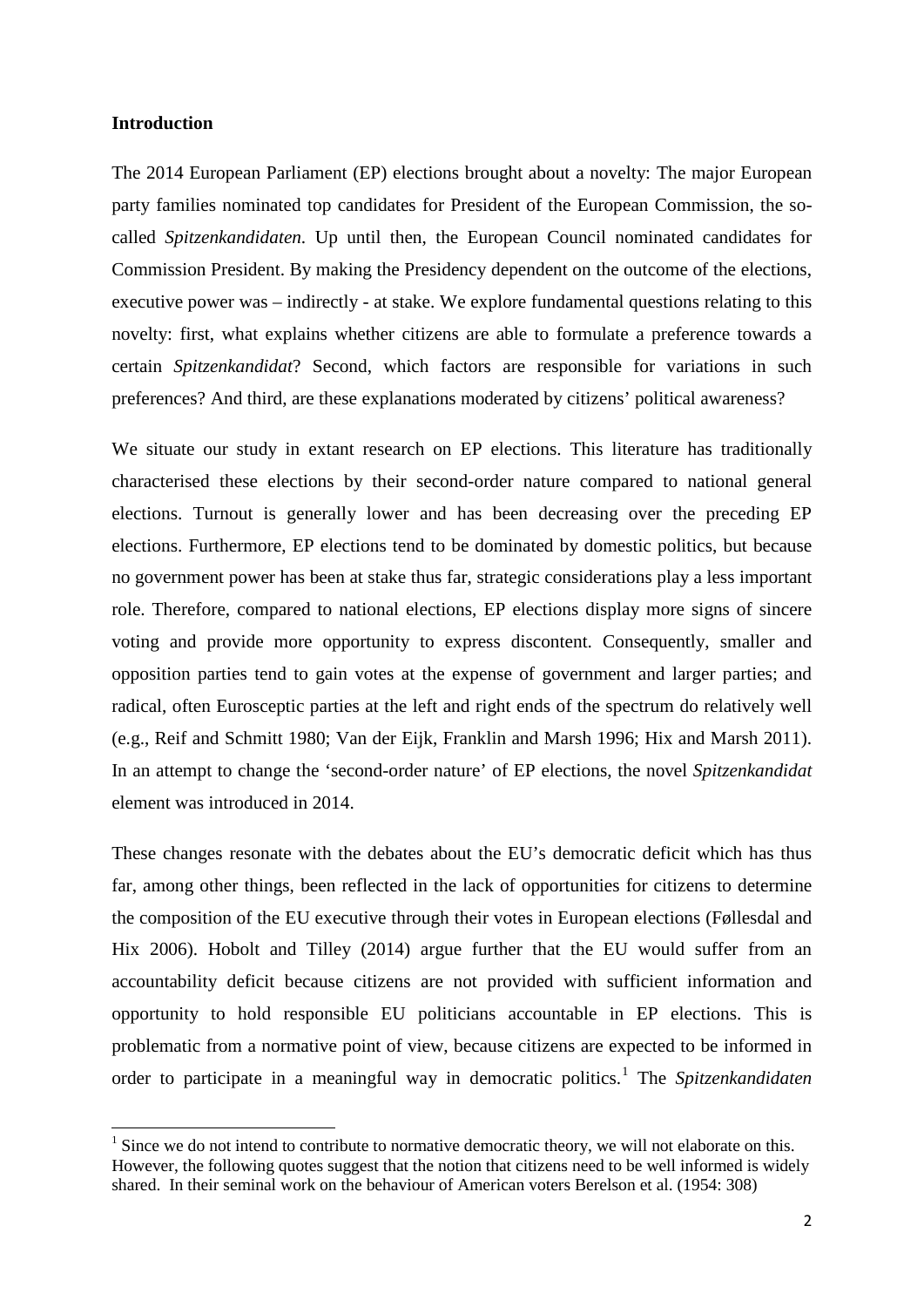campaigns had the potential to change this lack of information available to EU citizens. In its November 2012 resolution the Parliament stated that the *Spitzenkandidaten* were expected to 'play a leading role in the parliamentary electoral campaign, in particular by personally presenting their programme in all Member States of the Union'.<sup>[2](#page-2-0)</sup> This implies that by nominating top candidates, the EP political groups sought to raise the awareness of and interest in the elections among European citizens.

Most of the embryonic research on the role of *Spitzenkandidaten* has focused on the question whether and how their campaigns have influenced citizens' interest in the EU elections (e.g., Hobolt 2014) and whether it motivated people to participate in those elections (Schmitt, Hobolt and Popa, 2015). Our study contributes to this field by focusing on the relationship between political information and attitudes towards *Spitzenkandidaten*. Our study differs fundamentally from the other studies, in the sense that attitudes towards these *Spitzenkandidaten* represent the explanandum; in particular we enquire voting preferences towards the *Spitzenkandidaten*. To do so, we rely on original survey data as part of a fourwave panel study in the context of the EP elections (AUTHORS, 2014). In the third wave of the panel survey, which was conducted in April 2014, i.e. one month prior to Election Day, we asked respondents to indicate their probability to vote for either of the main *Spitzenkandidaten* Guy Verhofstadt, Martin Schulz and Jean-Claude Juncker. Former Belgian Prime Minister Verhofstadt was put forward by the Alliance of Liberals and Democrats for Europe (ALDE) on 1 February 2014; the incumbent EP President and German politician Schulz was chosen by the Progressive Alliance of Socialists and Democrats (S&D) as their main contender on 1 March 2014; and Juncker, former Prime Minister of Luxembourg and former President of the Eurogroup, was nominated by the European People's Party (EPP) on 7 March 2014.

Our research is guided by three questions: first, what explains whether citizens are able to formulate a preference towards a certain *Spitzenkandidat*? Second, which factors are responsible for variations in such preferences? And, third, to what extent are the effects of these different factors moderated by political awareness, which Zaller (1992: 21) defines as

 $\overline{a}$ 

underline their political responsibility by stating that '[t]he democratic citizen is expected to be well informed about political affairs', which Dahl (1992: 46) reiterates: 'The good citizen is highly concerned about public affairs and political life; well-informed about issues, candidates, and parties […]'.

<span id="page-2-0"></span> $2$  European Parliament resolution of 22 November 2012 on the elections to the European Parliament in 2014 (2012/2829(RSP))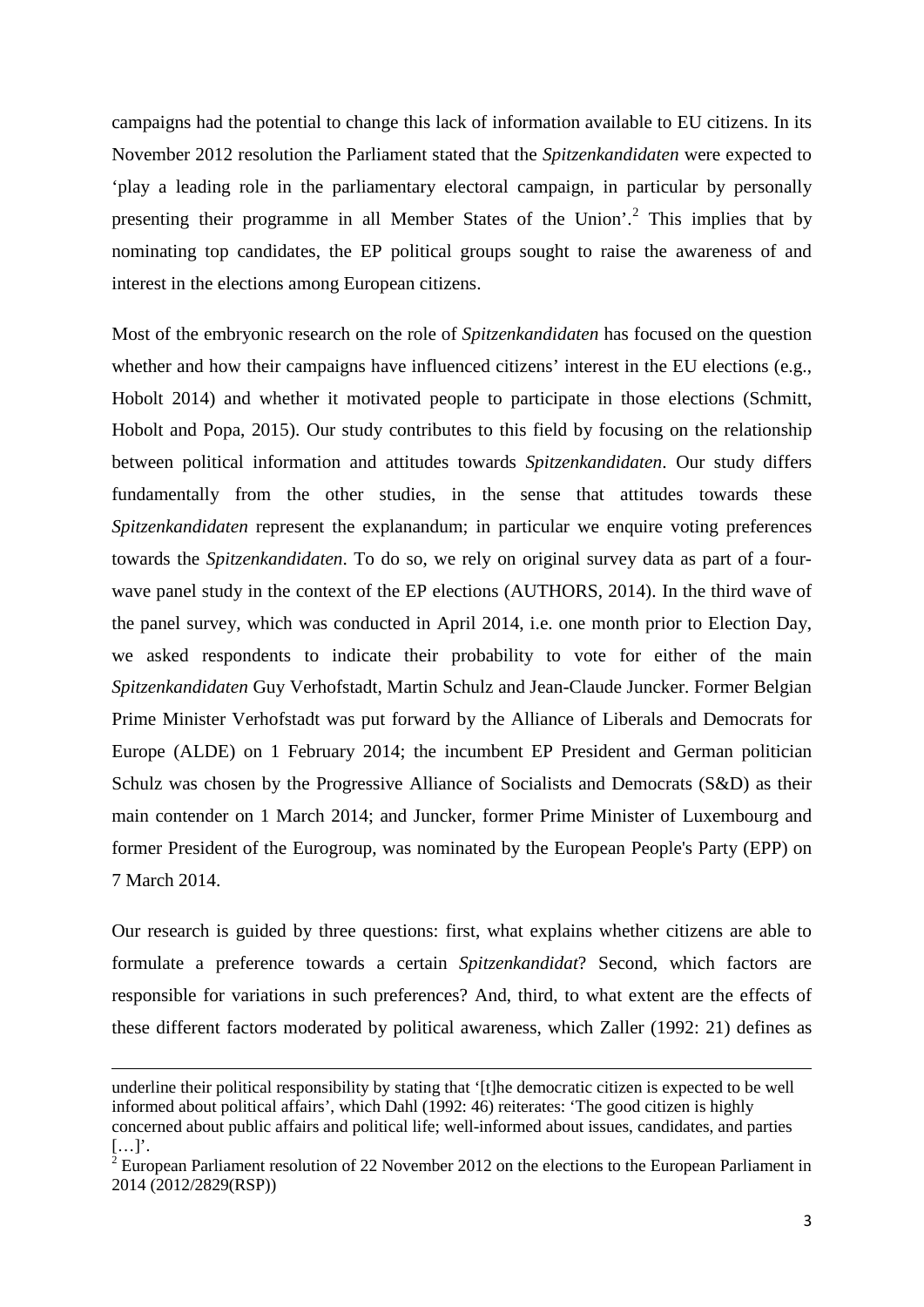'the extent to which an individual pays attention to politics *and* understands what he or she has encountered' (emphasis in the original). Our results show that exposure to quality news as well as the acquisition of general EU political information and of campaign-specific information about the *Spitzenkandidaten* are important pre-conditions for citizens to be able to formulate a preference towards each of the *Spitzenkandidaten*. Knowledgeable citizens are able to use left/right and national party preferences as 'cues' to form their attitudes towards the specific candidates. These findings are important from a political as well as a theoretical point of view.

Theoretically, the findings are important because they contribute to our understanding of the way knowledgeable citizens can use 'cues' to form their opinions about candidates. Politically the findings are relevant because they show that the *Spitzenkandidaten* campaigns resonated well with those citizens who had general and campaign-specific information at hand and those who were regularly exposed to quality news. Yet, this concerns only few citizens. It thus remains to be seen whether personalization of the campaigns contributes to political awareness and preference formation and can thereby contribute to alleviating the accountability deficit in the long run.

### **Expressing preferences for** *Spitzenkandidaten*

Political awareness is likely to represent a crucial pre-condition enabling citizens to express their preferences towards the *Spitzenkandidaten*. Zaller (1992: 21) argues that news exposure is important, but not sufficient for voters to formulate opinions. Citizens also need to have factual information at hand in order to make an informed choice at the polls. In the following, we thus distinguish between news exposure and the extent to which citizens have acquired political information about the EU, and the *Spitzenkandidaten* in particular.

Existing research has shown that information about the EU, its institutions and politicians is widely available to citizens. News coverage during EP election campaigns has become more comprehensive in recent years (De Vreese et al. 2006; Schuck et al. 2011; Boomgaarden and de Vreese 2016) and the EP as well as individual members (MEPs) receive regular broadsheet coverage during non-election times (Gattermann 2013; Gattermann and Vasilopoulou 2015). Furthermore, research on the personalization of politics suggests that individual politicians (e.g., Langer 2007; Rahat and Sheafer 2007) and leaders in particular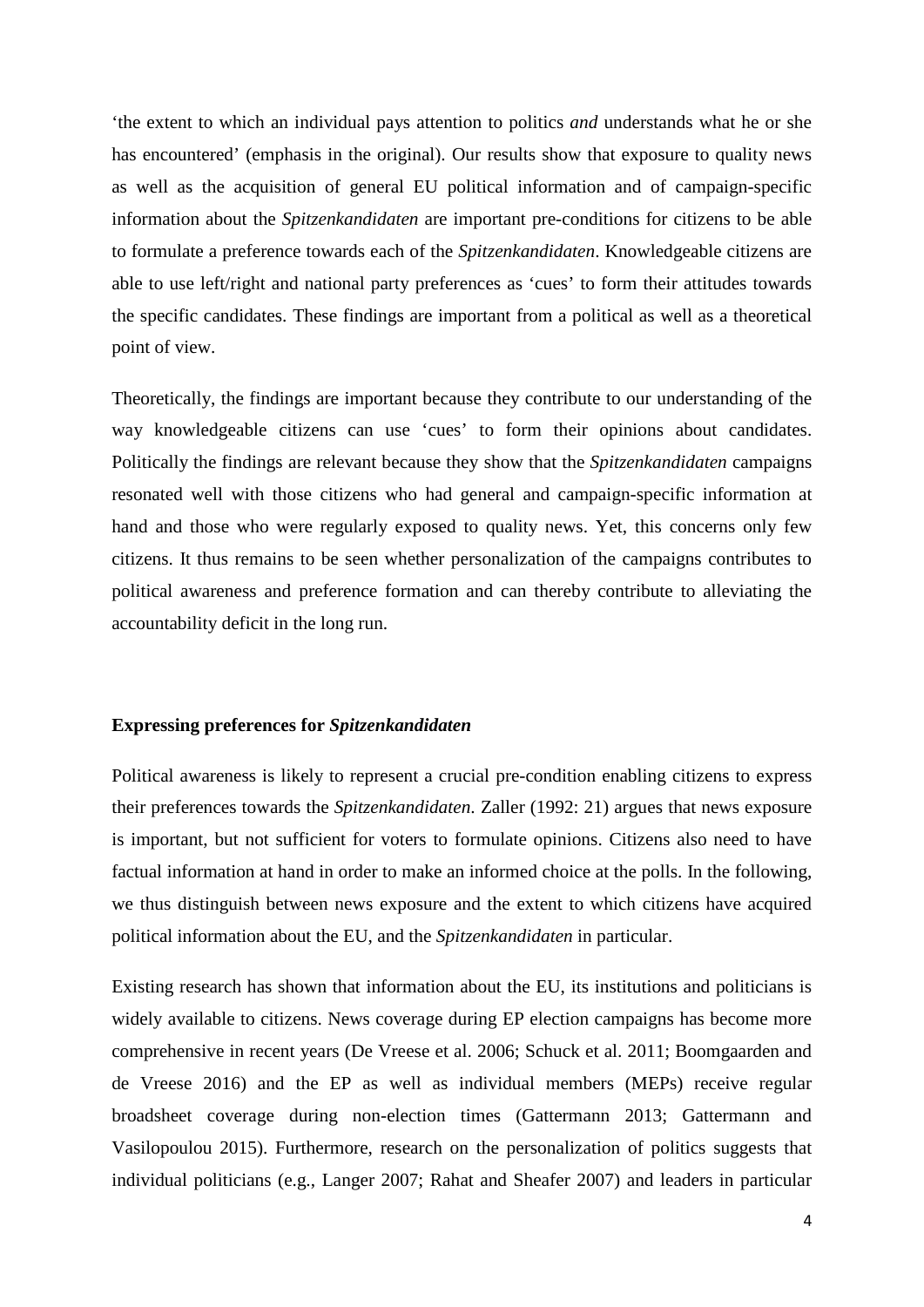(e.g., Boumans et al. 2013) receive increasingly more news attention at the expense of political parties and institutions. Even though we still know little about such trends in EU politics (Gattermann 2015), we may expect that the personalization of the EP election campaign would generate more media attention.

The *Spitzenkandidaten* had 'substantial presence on the ground' by their direct campaigns across Europe (Schmitt et al. 2015: 5) and participated in several pan-European televised debates, of which the first major debate took place in Maastricht on 28 April 2014 and was broadcasted and web-streamed by the pan-European channel Euronews. A recent study shows that the *Spitzenkandidaten* received more news attention during the ten weeks prior to Election Day than MEPs during 25 months of the  $7<sup>th</sup>$  legislative term in France, the Netherlands and Germany (Gattermann 2015). This implies that the contestation for leadership in the EU was indeed picked up by the media during the 2014 EP elections.

Survey research has shown that news exposure can have positive effects on the intentions to turn out to vote (e.g., Aarts and Semetko 2003; De Vreese and Boomgaarden 2006; De Vreese and Tobiasen 2007; Schmitt-Beck and Mackenrodt 2010; Schuck et al. 2014). We consider two interrelated ways in which news exposure affect turnout. First, media attention would increase citizens' perceptions that there is something important at stake, and secondly, news exposure informs people about what's at stake. To the extent that this second mechanism applies, we would expect that those citizens who are regularly exposed to news coverage in general will be better able to provide a voting preference for a certain *Spitzenkandidat*. However, we also expect these effects to be conditional upon the type of content. Aarts and Semetko (2003), for instance, show that exposure to public television had a positive effect on an individual's decision to participate in general elections, while private television caused negative effects. Similarly, De Vreese and Tobiasen (2007) find that newspaper reading and watching news on public television programmes increased the likelihood of voters to turnout to vote in the 2004 EP elections. Moreover, research has shown that during EP elections European affairs are more visible in public broadcasting and in the quality press compared to private broadcasting and tabloids, respectively (e.g., De Vreese et al. 2006). We thus expect that only news exposure to public television and broadsheets has a significant, positive effect on the probability to indicate a voting preference for a *Spitzenkandidat*, while exposure to private and popular formats should not make a difference.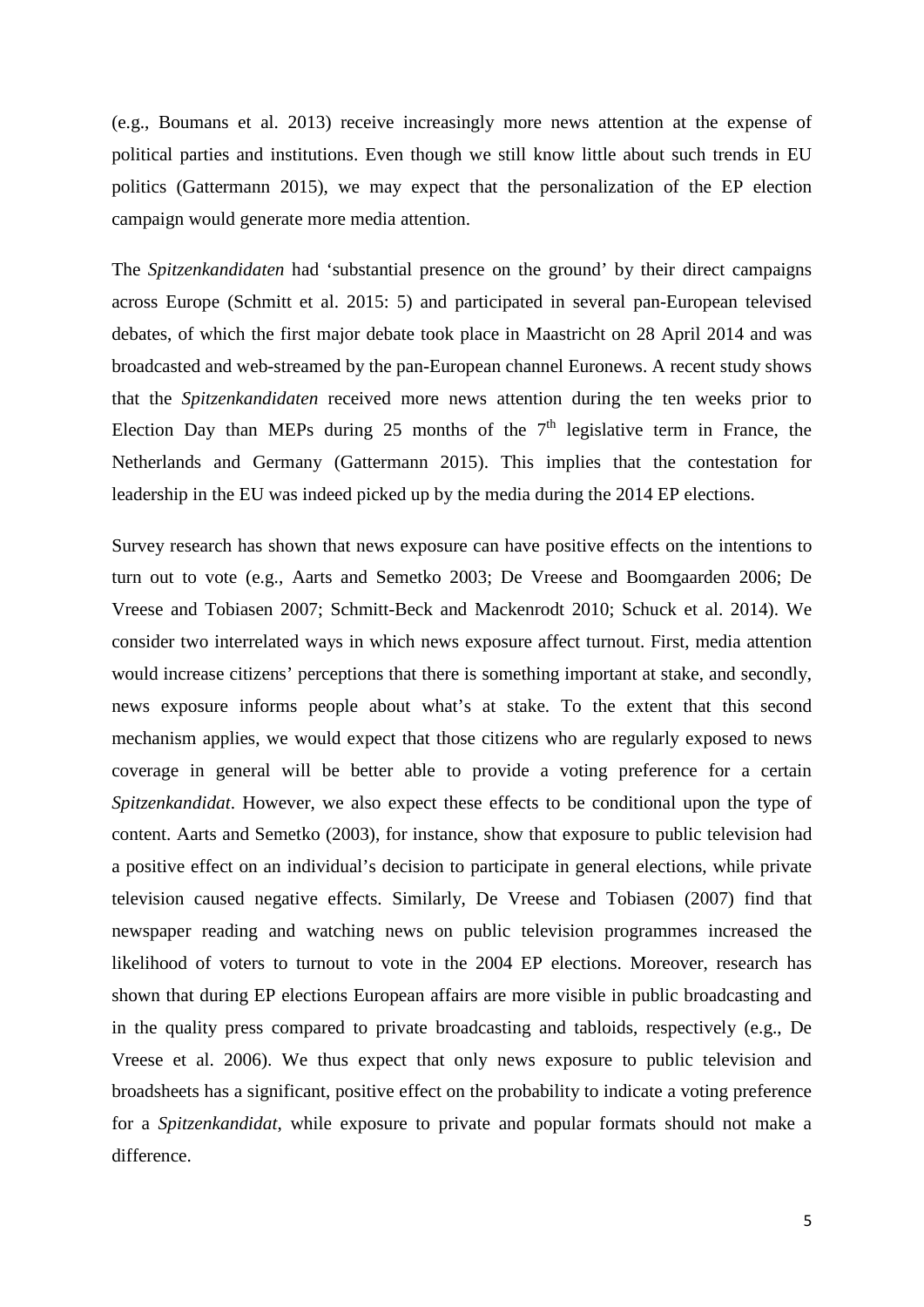*H1a*: The higher their news exposure to quality news outlets, the more likely citizens are to formulate a preference for the *Spitzenkandidaten*.

However, exposure to information does not necessarily infer that citizens are fully aware of that information. Following Zaller (1992: 21), they also have to process the information that is available to them (e.g., Bartels 1996: 197; In the EU-context De Vreese and Boomgaarden 2006). We apply the definition of political awareness by Zaller (1992: 21) and consider knowledge as an indicator of having acquired factual information. In line with much of the extant literature, we distinguish between *general* political information and *campaign-specific* information (e.g., Converse 1962; Chaffee et al. 1994; Nadeau et al. 2008). General political information can be understood as information that has been available prior to the election campaigns, such as general differences between political parties, whereas campaign-specific information relates to the candidates themselves and their different policy positions (Chaffee et al. 1994: [3](#page-5-0)06).<sup>3</sup>

The acquisition of general political information is relevant for voting behaviour: Nadeau et al (2008: 240) show that it has a negative effect on volatility, meaning that those with high levels of general information are less likely to change their vote choice over the course of the campaigns. It does, however, have a positive effect through the information gains voters acquire during the course of the campaigns. Acquisition of campaign-specific information can increase the likelihood of volatility. In the EU context, information is also key to opinion formation and vote choice. Elenbaas et al. (2012) show that utilitarian performance judgements are positively influenced by acquisition of performance-specific information, while general political knowledge does not play a direct role. Yet, the effect of performancerelevant information is moderated by general political knowledge. Those with medium levels of general knowledge are most likely to be influenced by specific information, As regards voter behaviour in EU elections, De Vries et al. (2011) find that differing levels of general political knowledge have a positive effect on varying degrees of EU issue voting, that is the extent to which vote choice is being influenced by attitudes towards EU integration (De Vries 2007). Similarly, Hobolt (2007) finds an interaction effect of factual information about the EU and political preferences, which together determine vote choice in the Norwegian EU accession referendum of 1994. EU politics are quite complex and do not necessarily resemble

**.** 

<span id="page-5-0"></span><sup>&</sup>lt;sup>3</sup> These two types of information correlate highly; those who have high levels of general political information available are also more likely to have more campaign-specific information at hand (Converse 1962: 586; see also Price and Zaller 1993; Nadeau et al. 2008).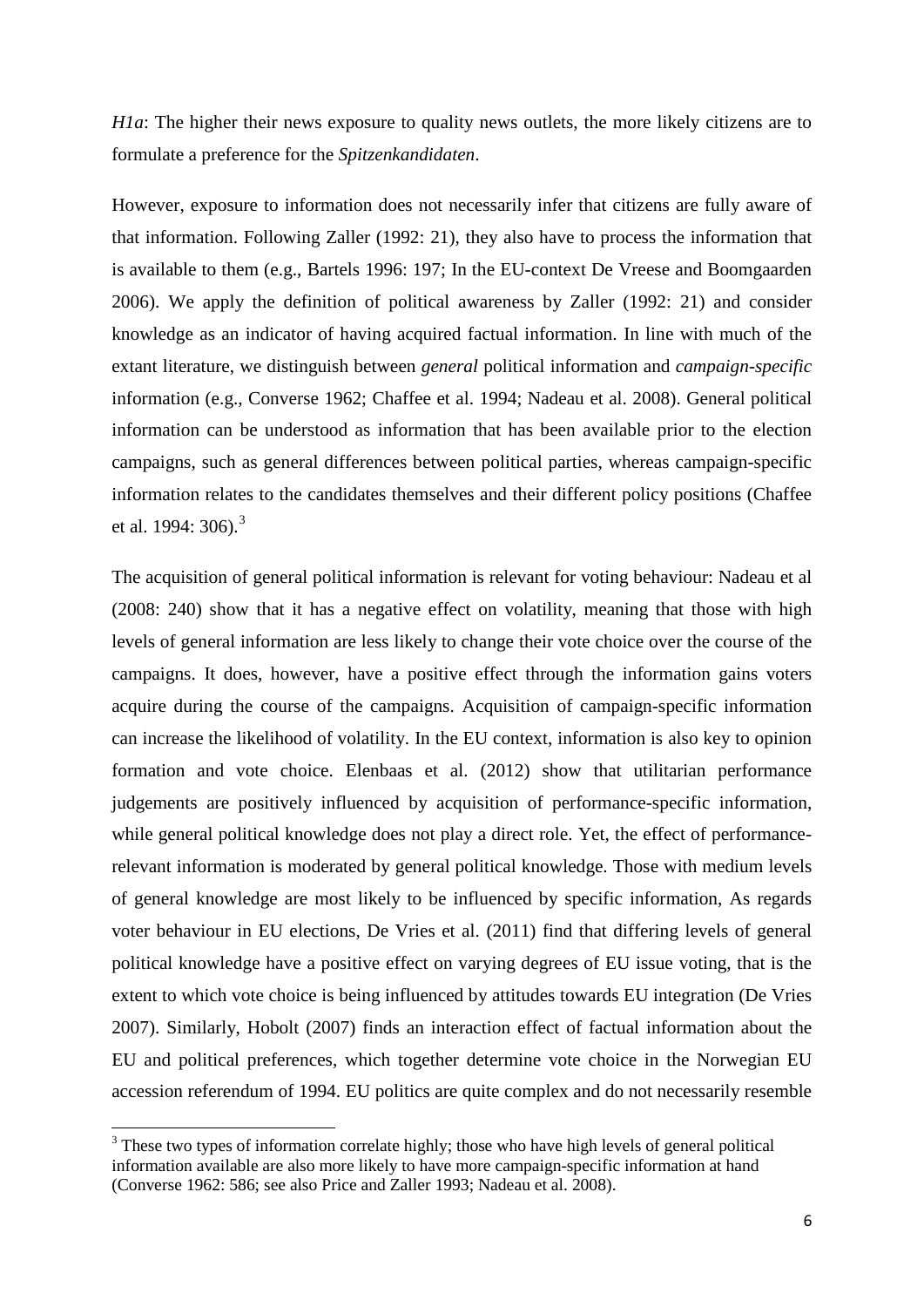political processes in the domestic political system with which citizens are more familiar. This complexity is also apparent in the *Spitzenkandidaten* nomination: it was not clear during the campaigns if and how the election outcome would translate into executive office. The Lisbon Treaty has provided sufficient room for interpretation, which the EP has used to its advantage. This led to institutional confrontations with the Council, which held the prerogatives to nominate the next President of the Commission. General information about EU politics is thus likely to be imperative for the ability of citizens to formulate preferences towards the *Spitzenkandidaten*.

*H1b*: The more comprehensive their acquired general political information about the EU, the more likely citizens are able to formulate preferences for the *Spitzenkandidaten*.

As argued above, general political information is not the only determinant of electoral preferences. Gelman and King (1993) as well as Arcenaux (2006) argue that campaigns enable voters, through learning, to form 'enlightened preferences' for parties or candidates. Evidence suggests that this is also case for EU elections and referendums. Even though De Vries et al. (2011) do not specifically test the effects of campaign-specific information at the individual level, they find that the context of higher media attention to the EU and more party contestation during the elections increases the extent of EU issue voting. Furthermore, Hobolt and Wittrock (2011) show that voters with additional information about the EU positions of parties are more likely to base their vote choice on their preferences towards EU integration (see also Hobolt 2007).

With particular view to the *Spitzenkandidaten* nomination, the difficulty for voters lay in linking the candidates with those national parties that indirectly supported the lead candidate. Traditionally, voters are unable to vote for a European party group directly, but elect representatives of national parties. In other words, Dutch voters were required to understand that a vote for the Christian Democrats (CDA) means an indirect support for the EPP and therewith also their lead candidate Jean-Claude Juncker. Due to this requirement of a sufficient amount of political awareness (Zaller 1992), we may also expect that campaignspecific information qualifies citizens to formulate a preference for a *Spitzenkandidat*. Conversely, those who only have very little or no information are unlikely to be able to formulate a preference since they are unlikely to have made the connection between their vote for a national party and the *Spitzenkandidaten*.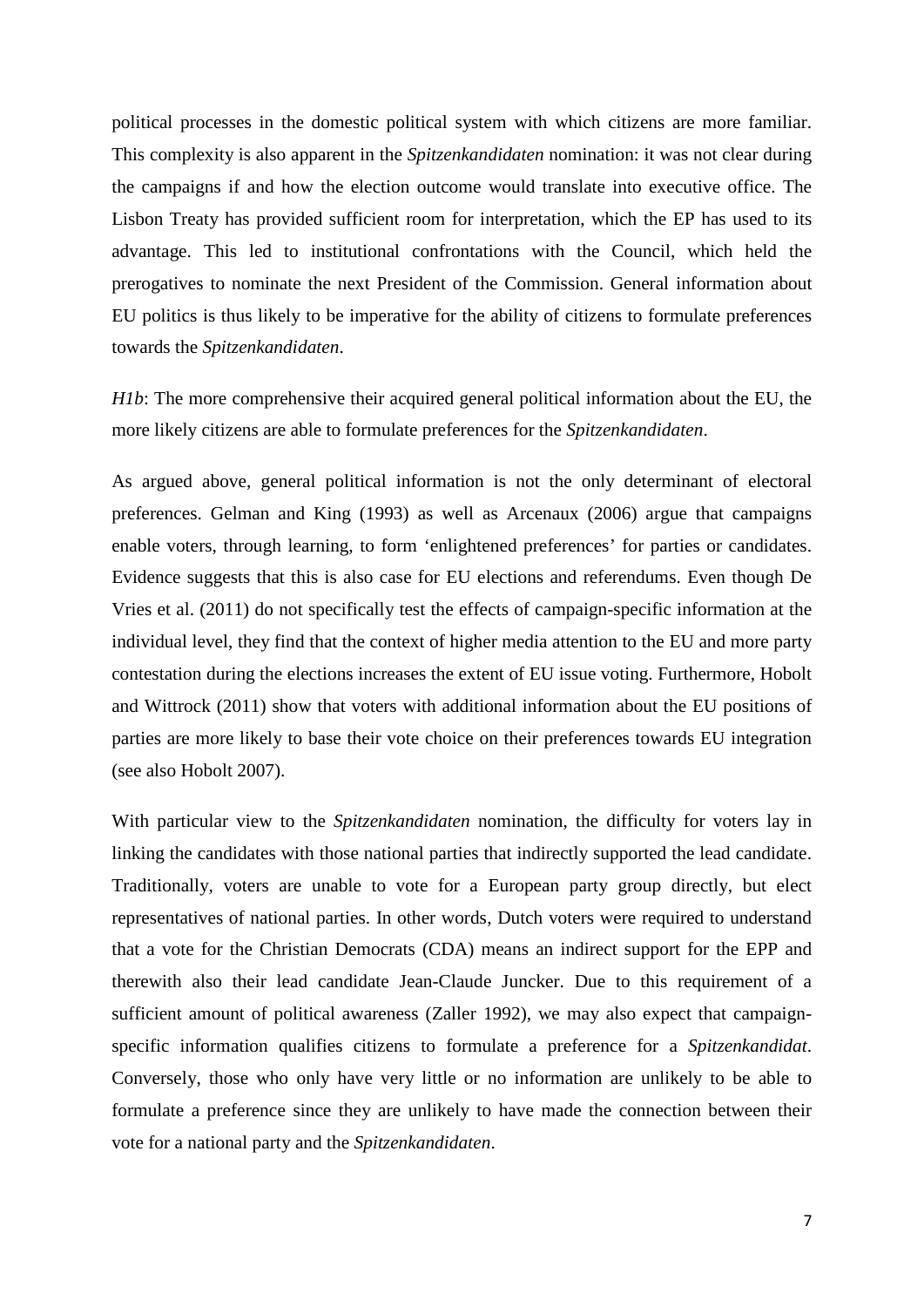*H1c*: Citizens are more able to formulate a preference for the *Spitzenkandidaten,* the more campaign-specific information they have acquired about them.

#### **Explaining variations in preferences for** *Spitzenkandidaten*

Having discussed our hypotheses regarding the first main question -- what explains whether people can formulate preferences for Spitzenkandidaten – we now turn to the question what explains variations in such perceptions? Why would someone have a high preference for Schultz and dislike Verhofstadt? To answer this question, it is important to realize that at the start of the campaign the *Spitzenkandidaten* were hardly known outside their own countries. When they were nominated by the European party groups to lead the Europe-wide campaigns, they were prominent politicians in their own countries and well known among the EU in-crowd, but not among the wider public in other countries. This raises the question on what basis citizens can form their judgments of candidates of whom they know very little.

The relevant literature on voting behaviour shows that voters who lack 'encyclopaedic' information about parties or candidates can often make use of 'cues', or 'information shortcuts', which help them form their political preferences (e.g., Lupia 1994; Toka 2008). Electoral research since the 1950s has repeatedly demonstrated that most voters have limited political knowledge (e.g., Campbell 1960; Delli Carpini and Keeter 1996; Hobolt 2007). Yet, even those with limited knowledge are often able to make a reasoned choice if they use the little information that they have in a smart way (e.g., Popkin, 1991; Sniderman 2000; Van der Brug, 1999), albeit that choices derived from these cues may often be suboptimal (e.g., Lau and Redlawsk 2001). So, in the absence of concrete knowledge about the issue positions of parties, citizens often rely on more general information they have about these parties, such as their left-right positions (e.g., Downs 1957; Van der Eijk and Franklin 1996). Other important heuristics that have been identified are partisan information (e.g., Squire and Smith 1988; Hobolt 2007), campaign events (Lodge et al. 1995) and perceptions of corruption (Toka 2008).

In the context of EP elections it has been well established that voters, lacking information about European affairs, often take cues from national politics (Anderson 1998). This is so frequent that European elections have even been labelled second-order national elections (e.g., Reif and Schmitt 1980; Schmitt and Thomassen 1999; Van der Brug and Van der Eijk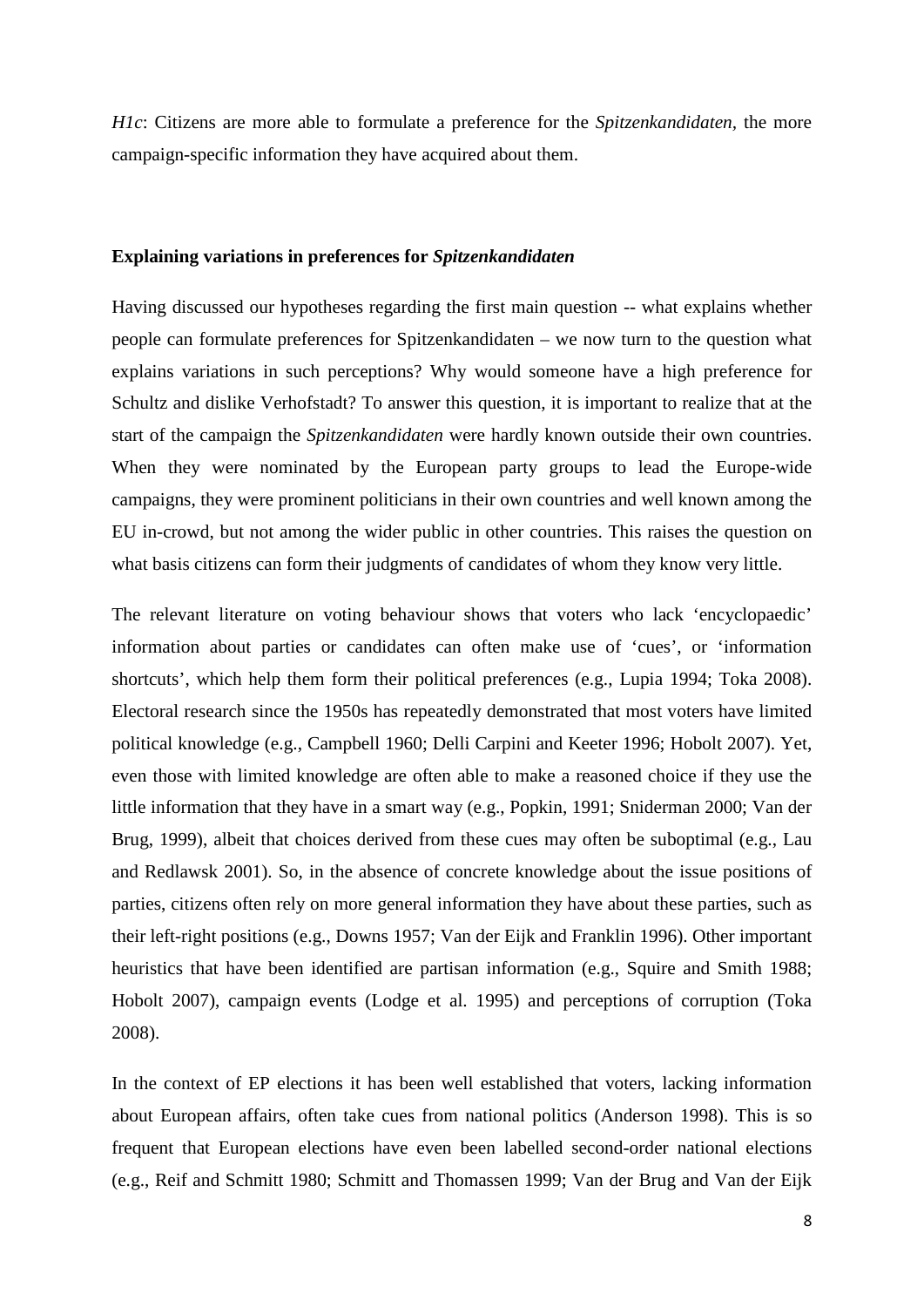2007). There are various cues that voters can take from national politics, such as their satisfaction with the incumbent parties, scandals, economic developments, evaluations of party leaders and long term attachments to national parties through party identification or ideological similarities. In this paper we focus only on these later two aspects: national party preferences and ideological distance.

If voters have little information about the *Spitzenkandidaten*, we believe it makes sense for them to rely on these long terms factors as cues. So, a Dutch person with a strong preference for the national CDA could use this as a cue to evaluate Junker of the EPP. If she dislikes the Dutch Social Democrats (PvdA), she could equally use this as a cue to derive a less positive evaluation of the *Spitzenkandidat* of the Social democratic party group Schulz. Another cue that voters can use to evaluate the *Spitzenkandidaten* would be through the lens of ideology. If someone is left-leaning and thus perceives himself to be ideologically close to the PvdA and far from the VVD (liberals), he might use this as a heuristic to evaluate Schulz more positively than Verhofstadt. So, we derive the following two hypotheses:

H2a: National party preferences will positively affect the preferences of the *Spitzenkandidat* of the affiliated party group.

H3a: Ideological distances to the affiliated national party will have a negative effect on preferences for the *Spitzenkandidaten*.

However, the extent to which voters are able to use these national party preferences as a heuristic from which to derive information about the candidates will depend crucially on their pre-existing knowledge. It has been well established in the literature that the extent of issue voting increases with the knowledge about party positions (e.g., Alvarez 1997; Steenbergen et. al., 2007; Hobolt, 2009; De Vries et al. 2011). In the case of this particular study, the moderating role of political information seems particularly relevant. If one does not know that Schulz is the *Spitzenkandidat* of the social democratic party group, ideological orientations as well as national party affiliations are not very useful devices to evaluate him. General political knowledge might be important for using national party orientations as a cue. One with hardly any knowledge of the national parties or their ideological positions will not be able to use this information. However, even a more crucial piece of information is the party political information of the *Spitzenkandidaten*. Without such campaign specific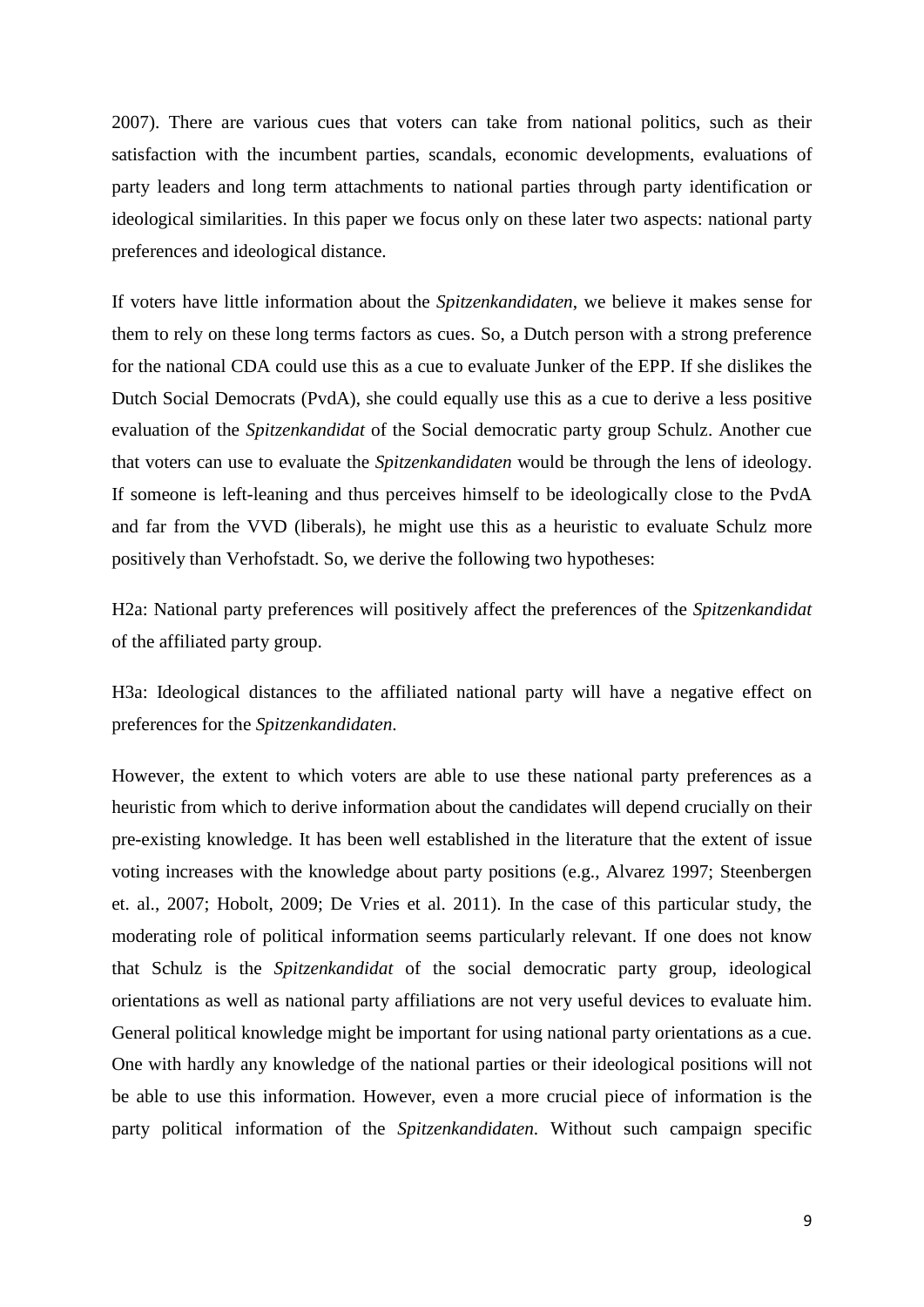information, it would be very difficult to use national party affiliations or left-right orientations as cues. From this we derive the following hypotheses:

H2b: The effect of national party affiliations (specified under H2a) will increase with the level of general political knowledge.

H2c: The effect of national party affiliations (specified under H2a) will increase with the level of campaign specific information.

H3b: The effect of left-right distances (specified under H3a) will increase with the level of general political knowledge.

H3c: The effect of left-right distances (specified under H3a) will increase with the level of campaign specific information.

#### **Data and Methods**

#### *Sample and data*

Our analysis rests on original survey data collected within a four-wave panel study in the Netherlands between December 2013 and June 2014 in the context of the EP elections on 22 May 2014. It is part of the '2014 European Election Campaign Study' (AUTHORS, 2014). The survey was conducted using Computer Assisted Web Interviewing (CAWI), and the fieldwork was carried out by TNS NIPO Netherlands, which is a research organisation that complies with the ESOMAR guidelines for survey research approved under ISO. We employ survey questions up until wave three, which contains the relevant information for our dependent variables. The fieldwork for the third wave was conducted between 17 and 28 April 2014; the first wave was fielded between 13 December 2013 and 19 January 2014 and data for the second wave was collected between 20 and 30 March 2014. The N comprises 2189 in the first wave (response rate: 78.1%), 1819 in the second wave two (re-contact rate: 83.1%) and 1537 in the third wave (re-contact rate: 84.5%). More information about the samples can be found in the documentation by AUTHORS (2014), who consider the data representative in terms of age, gender and education compared to census data.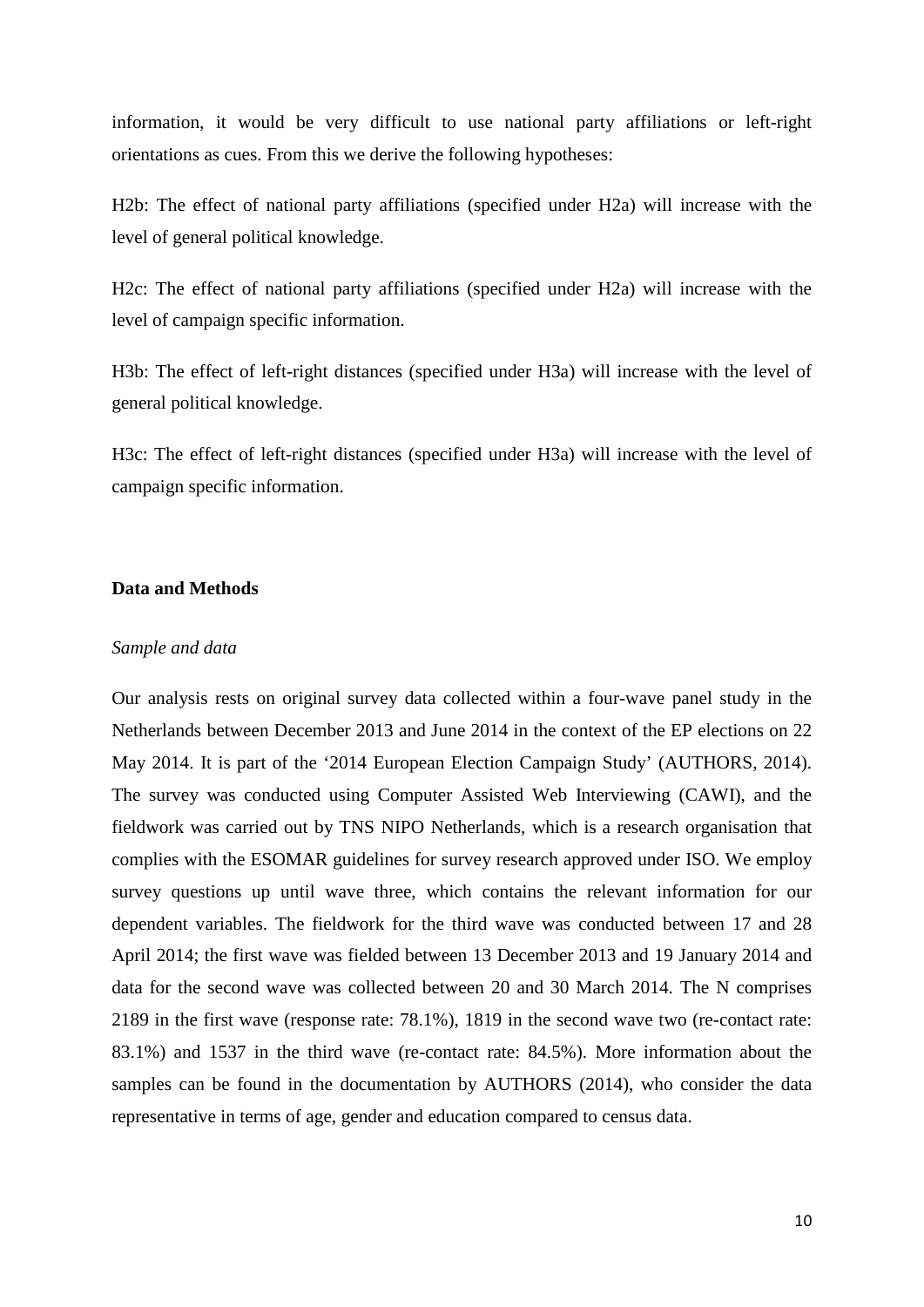The Netherlands represent an ideal political context for studying electoral support for the *Spitzenkandidaten* during the 2014 European election campaigns: the three prominent *Spitzenkandidaten*, who are subject to this study (Jean-Claude Juncker, Martin Schulz and Guy Verhofstadt), come from three neighbouring countries, Luxembourg, Germany and Belgium, respectively. All three politicians were not well known in the Netherlands before the campaign and none of them was from the Netherlands, so that nationality is unlikely to play an important role in the evaluations.

At the start of the campaign the party groups in the European Parliament agreed that the Spitzenkandidat of the largest party group would be nominated to become President of the Commission. This is how the debates of the Spitzenkandidaten were presented to the European public, even though the heads of state in the European Council remained largely silent during the campaigns and seemingly left their options open (see also Hobolt 2014). These developments thus represent an ideal setting for our study which seeks to investigate whether citizens are able to formulate a preference for an individual candidate, and what explains their preferences.

#### *Dependent variables and design issues*

Our dependent variables are electoral preferences for Spitzenkandidaten. These preferences were measured by means of survey questions which are intended to be as closely related as possible to electoral preferences without being contaminated by personality characteristics such as charm, friendliness, etcetera. These kinds of personality characteristics could themselves influence electoral preferences, but we were looking for a measure that taps into such preferences themselves. We operationalized the dependent variable by means of a short battery of questions, which were included in the third wave: 'The three European Party Families (the Social Democrats, the Christian Democrats and the Liberal Democrats) have each presented a European candidate to be elected as President of the European Commission by the new Parliament. If you were able to vote for a candidate directly, how probable are you to vote for the following politicians? Please specify your views on a 10-point scale where 1 means "not at all probable" and 10 means "very probable".' Respondents were asked to indicate their probability to vote for Jean-Claude Juncker, Martin Schulz and Guy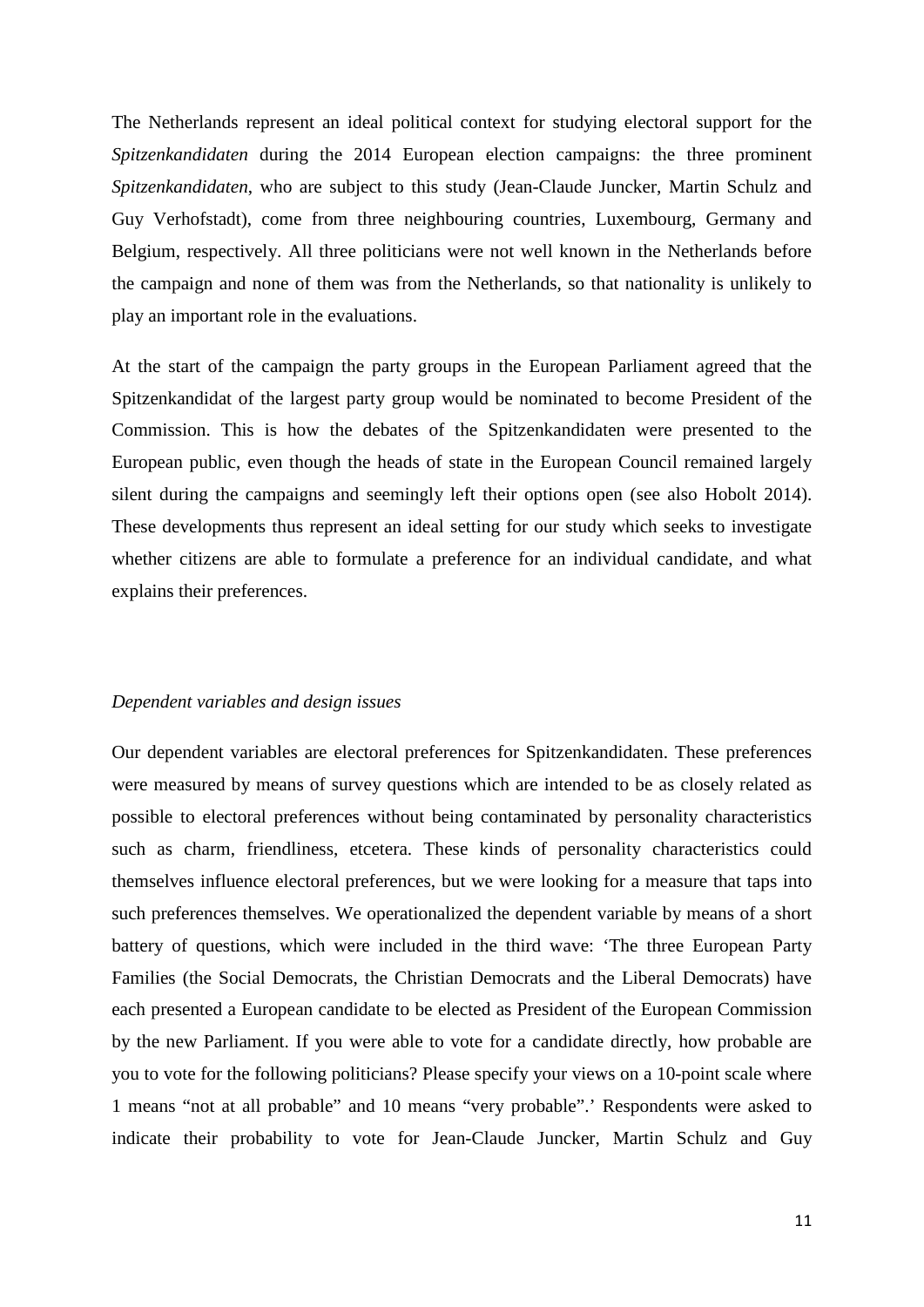Verhofstadt.<sup>[4](#page-11-0)</sup> The order of the candidates was randomized. None of the respondents received information about the national or European party family affiliation of the candidates. All respondents were given a 'don't know' option. Furthermore, the sample of the third wave was split in two sub-samples to which respondents were randomly assigned: under the first condition respondents were given the question as presented above (n=789), respondents in the second condition (n=748) were additionally provided with the country of origin for each candidate (e.g., 'Jean-Claude Juncker from Luxembourg'). We merge both sub-samples, but control for the country cue for each *Spitzenkandidat* with a dummy variable in the following analysis.

To answer our first research question, we rely on a set of binary variables which indicate whether or not respondents expressed a vote preference for each *Spitzenkandidat*, which is coded as 1 if they did. The majority of respondents opted for 'don't know' (coded as 0) on each candidate, although fewer respondents chose this option for Verhofstadt (*M*=0.42, *SD*=0.49) than for Juncker (*M*=0.39, *SD*=0.49) and Schulz (*M*=0.39, *SD*=0.49). To explain variation in these variables we rely on logistic regression.

To answer our second and third research questions, which focus on an explanation of differences in the evaluations of the three Spitzenkandidaten, we exclude the 'don't knows' on each candidate and created a data set in a 'stacked' format. In this data set, the respondent\*candidate is the unit of analysis, so that each respondent appears as many times as there are candidates for whom s/he expressed a preference (maximally three times). We are primarily interested in the within-voter variation in their preferences towards the three candidates (thus explaining why someone prefers candidate A over B), rather than the between-voter variation (why do some people express higher preferences than others to all candidates). We therefore analyse this data set by means of multi-level analyses with fixed effects at the level of individual respondents. Consequently, individual level controls which do not vary within individuals are not included in these analyses. As robustness checks, we also present random effects analyses with individual level controls in the appendix. The results are substantively very similar.

**.** 

<span id="page-11-0"></span><sup>&</sup>lt;sup>4</sup> In addition, the answer options included a control, Jeroen Dijsselbloem, who was Dutch Finance Minister and President of the Eurogroup at the time. Since, he was not actually standing and he was always kept last in the answer options in both sub-samples, we exclude him from our analysis.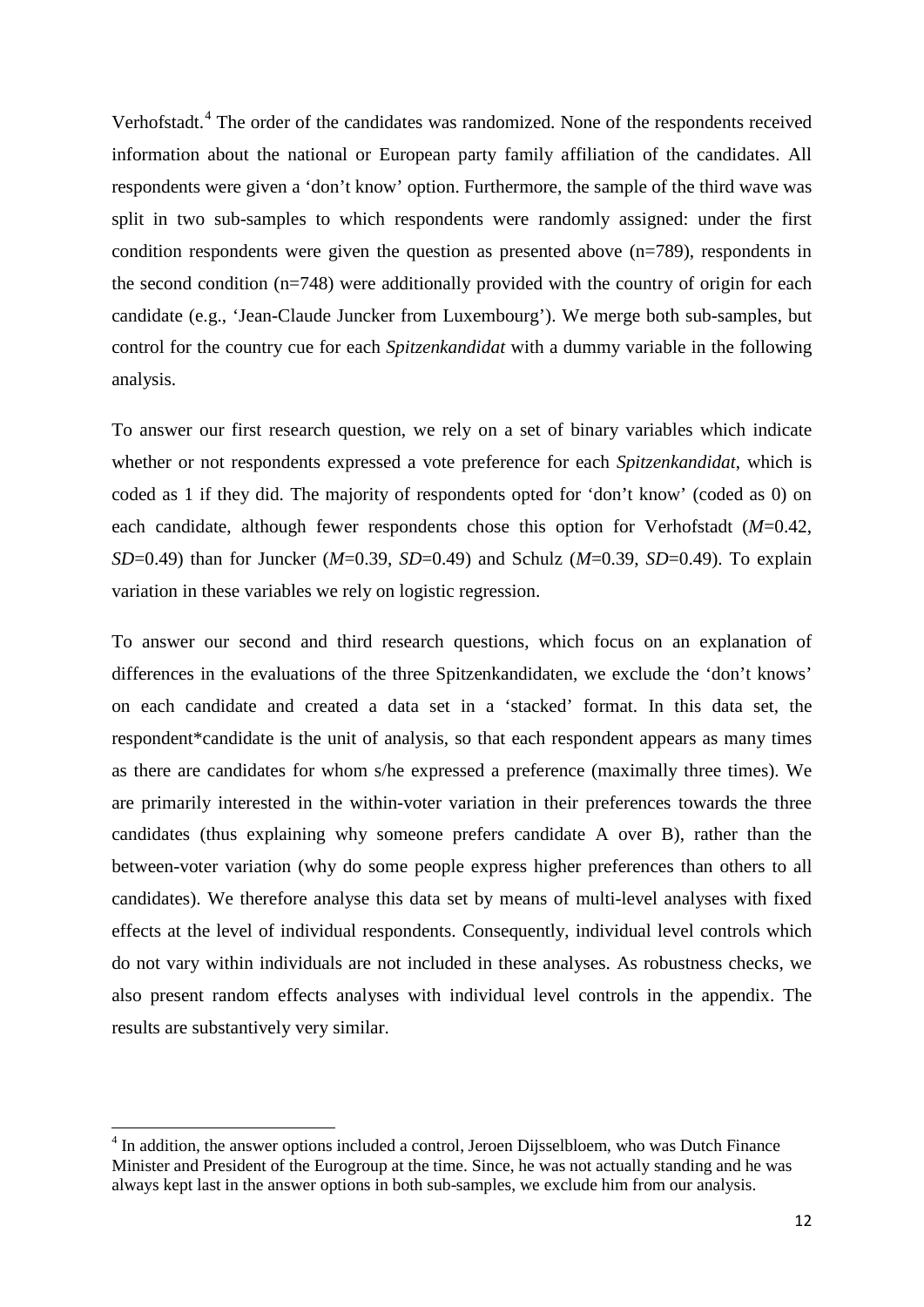#### *Independent variables*

Throughout the analyses we use the same independent variables to test our hypotheses in the different regression models. Our main independent variables correspond to the hypotheses outlined above and are subject to both explanatory analyses. We operationalize news exposure (*H1a,*) by four items surveyed in the third wave. *Public TV exposure* (*M*=3.31, *SD*=2.69) and *private TV exposure* (*M*=2.19, *SD*=2.42) each consist of the mean number of days per week a respondent watches either a public (NOS) or private (RTL) news programme on television and range from 0 to 7. For the newspaper items we aggregated the daily exposure to four broadsheets (NRC Handelsblad, NRC Next, Trouw, De Volkskrant) and four tabloids (Algemeen Dagblad, De Telegraaf, Metro and Spits), respectively to form the variables *broadsheet exposure* (*M*=0.99, *SD*=2.56) and *tabloid exposure* (*M*=2.67, *SD*=3.96), respectively.

Acquisition of political information is measured by three variables, which we operationalized in a similar manner as Nadeau et al. (2008: 235) and Elenbaas et al. (2012: 737), but with fewer and different items. The first variable, *general EU information* (*H1b,H2b, H3b*), comprises three questions of the third wave. These enquire about the number of Dutch MEPs after the 2014 elections, the current number of EU member states, and current EP President. Each question comprised five answer categories to choose from, plus a 'don't know' option. We recoded all three variables into binary variables which are 1 if the correct answers were provided, and 0 if not. We then added them up to form a scale, ranging from 0 to 3 (*M*=0.55, *SD*=0.84). The Kuder-Richardson Formula 20 (KR-20), which is an equivalent to Cronbach's α as a measure of internal consistency for dichotomous variables (see also Elenbaas et al. (2012: 750)), is 0.562.

We measure campaign-specific information (*H1c, H2c, H3c*) by an additive scale of right answers to three questions concerning the party family of the three *Spitzenkandidaten* under study. In the third wave respondents were asked the following: 'Several European political parties, in which Dutch political parties cooperate with other parties in Europe, have nominated a candidate for the presidency of the European Commission, should they become the largest political group in the European Parliament after the elections. Please indicate for each of the following politicians by which party they were nominated for presidency of the European Commission.' The answering options comprised six major European party groups and the respective affiliated Dutch parties, in addition to a 'don't know' and a 'none of the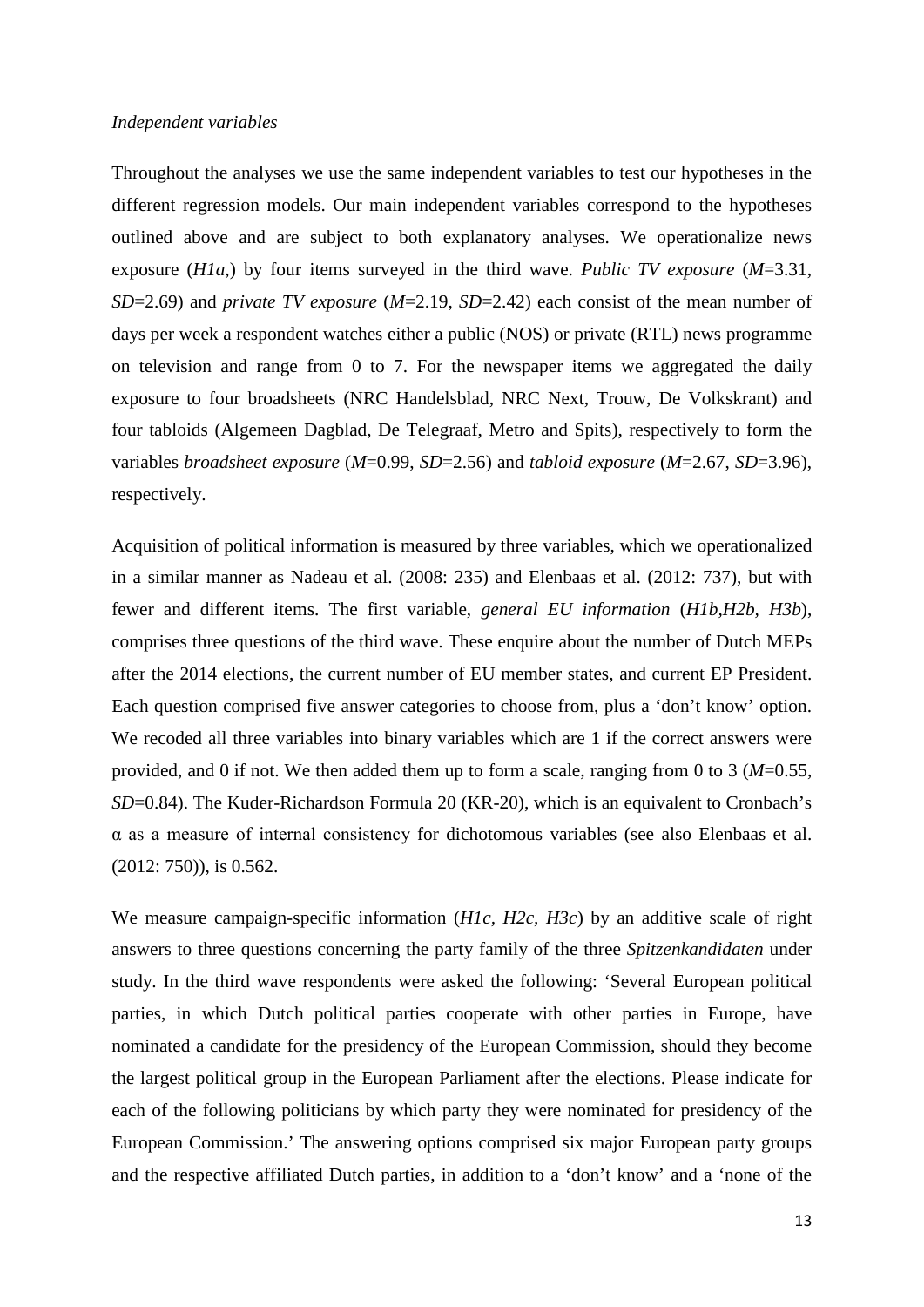above' answer category. As before, correct answers were added up to form a scale that ranges from 0 to 3. The resulting variable *Campaign information* (*M*=0.28, *SD*=0.71, KR-20=0.775) correlates with the former variable, *general EU information* (*r=*0.372,(*p*<.001).

National party preferences (needed for testing *H2a, H2b and H2c*) were measured by asking respondents to indicate on a 10-point scale "how likely is it that you will ever vote for this party". In the stacked data matrix these scores were matched to the preferences for each *Spitzenkandidat* of the related party group: preferences for the Dutch Christian Democrats (CDA) which are part of the EPP (*M*=3.27, *SD*=2.73) were matched with preferences for Junker, the Labour party (PvDA) which belong to the S&D (*M*=3.27, *SD*=2.70) was matched to Schultz, and two liberal parties, VVD (*M*=3.54, *SD*=2.94) and D66 (*M*=4.25, *SD*=2.99), which both form part of the ALDE group were linked to Verhoffstadt.<sup>[5](#page-13-0)</sup>

Finally, we measure ideological distance on the left-right scale (*Left-right distance*) by the absolute distance of respondents' self-placement and the respective party placements from the first wave. It ranges from 0 to 10  $(M=2.94, SD=2.37)$ . Left-right distances to these national parties were also linked to preferences for Spitzenkandidaten in the way we just described.

To control for EU attitudes we use five factors, which are averaged from a total of 17 survey questions of the third wave, which range from 1 ('strongly disagree') to 7 ('strongly agree'). The five factors, identified by confirmatory factor analysis, correspond to those identified by Boomgaarden et al. (2011) and De Vreese et al. (2015): *Negative affection* (*M*=3.01, *SD*=1.55, Cronbach's *α*=0.905), *Utilitarianism and Idealism* (*M*=3.76, *SD*=1.29, *α*=0.856), *Performance* (*M*=3.06, *SD*=1.19, *α*=0.870), *Identity* (*M*=2.73, *SD*=1.35, *α*=0.863) and *Strengthening* (*M*=2.81, *SD*=1.26, *α*=0.723).

We add the control variable *national political information* which comprises two questions about national politics in the third wave: one asked about the name of the current Minister of Foreign Affairs; the other one asked about the usual length of the legislative term of the Dutch lower house. It was calculated in a similar way as the other information variables. The final variable ranges from 0 to 2 (*M*=1.56, *SD*=0.65, KR-20=0.472). Its correlations with the campaign-specific information variable is .205 ( $p<.001$ ); its correlation with the general EU

 $\overline{a}$ 

<span id="page-13-0"></span> $<sup>5</sup>$  Nb.: We took the means of the party identifications with the VVD and D66, respectively, in order to</sup> match them to the probability to vote for Verhofstadt.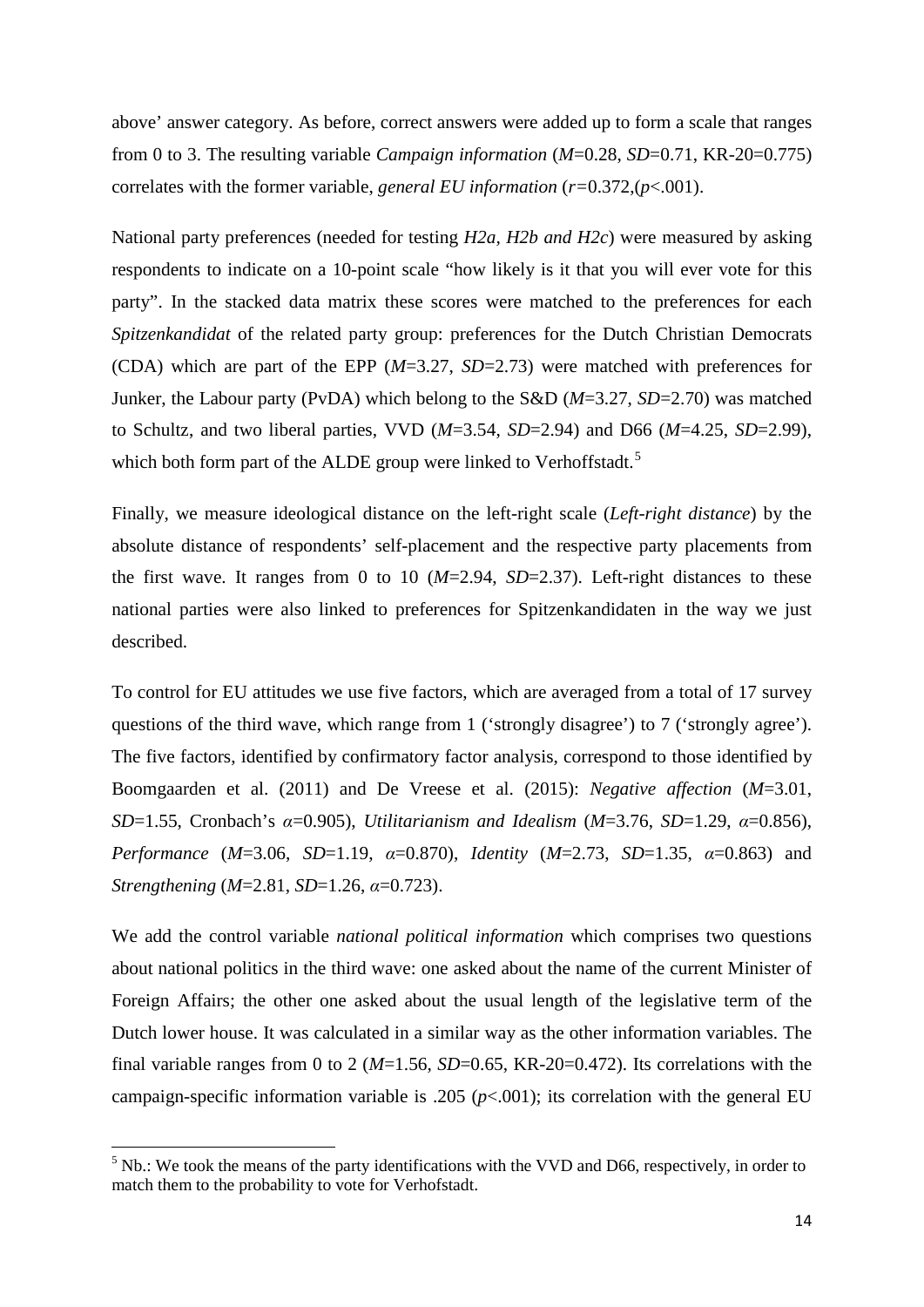information variable is .237 (*p*<.001). The remaining control variables comprise *age*, gender (dummy *female*), *left-right self-placement* of the respondent (in the first set of models), and education (dummy variables *higher* and *lower education*, reference category: medium-level education) which were asked in the first wave. *Government satisfaction* is measured by the question 'The current national government is doing a good job' in the third wave with answer categories ranging from 1 ('strongly disagree') to 7 ('strongly agree'). The descriptive statistics can be found in the appendix.

#### **Findings**

We begin our analysis by answering our first research question which asks what explains whether citizens are able to formulate a preference towards a certain *Spitzenkandidat*. Table 1 provides the logistic regression models for each of the *Spitzenkandidaten* Juncker, Schulz and Verhofstadt, respectively. We report b coefficients and robust standard errors of our main effects on the dependent variable, which assesses whether citizens are able to formulate an opinion towards each of the *Spitzenkandidaten*.

#### [Table 1 about here]

Our first set of hypotheses stipulates that information acquisition and news exposure can explain why some citizens are able to provide their preference for the *Spitzenkandidaten*. We expected that news exposure to quality outlets (*H1a*), i.e. public broadcasting television programmes and broadsheets have a positive effect on the probability of citizens to express their opinion towards the candidates. Indeed, the models show that exposure to public television and broadsheetsis significant for all three candidates. Figure 1 depicts these effects; the predicted probabilities can be found in Appendix Table A3. It shows that those with full exposure are between 18 and 20 per cent more likely to be able to formulate a preference towards the *Spitzenkandidaten* compared to those with no exposure. Similarly, higher exposure to broadsheets also has a positive effect on the probability of citizens to provide a preference towards each of the *Spitzenkandidaten*. However, the confidence intervals become larger with rising levels of broadsheet exposure as shown in Figure 1. These findings provide support for our first hypothesis H1a, although exposure to tabloids also significantly increases the ability to express a preference for Juncker and Verhofstadt.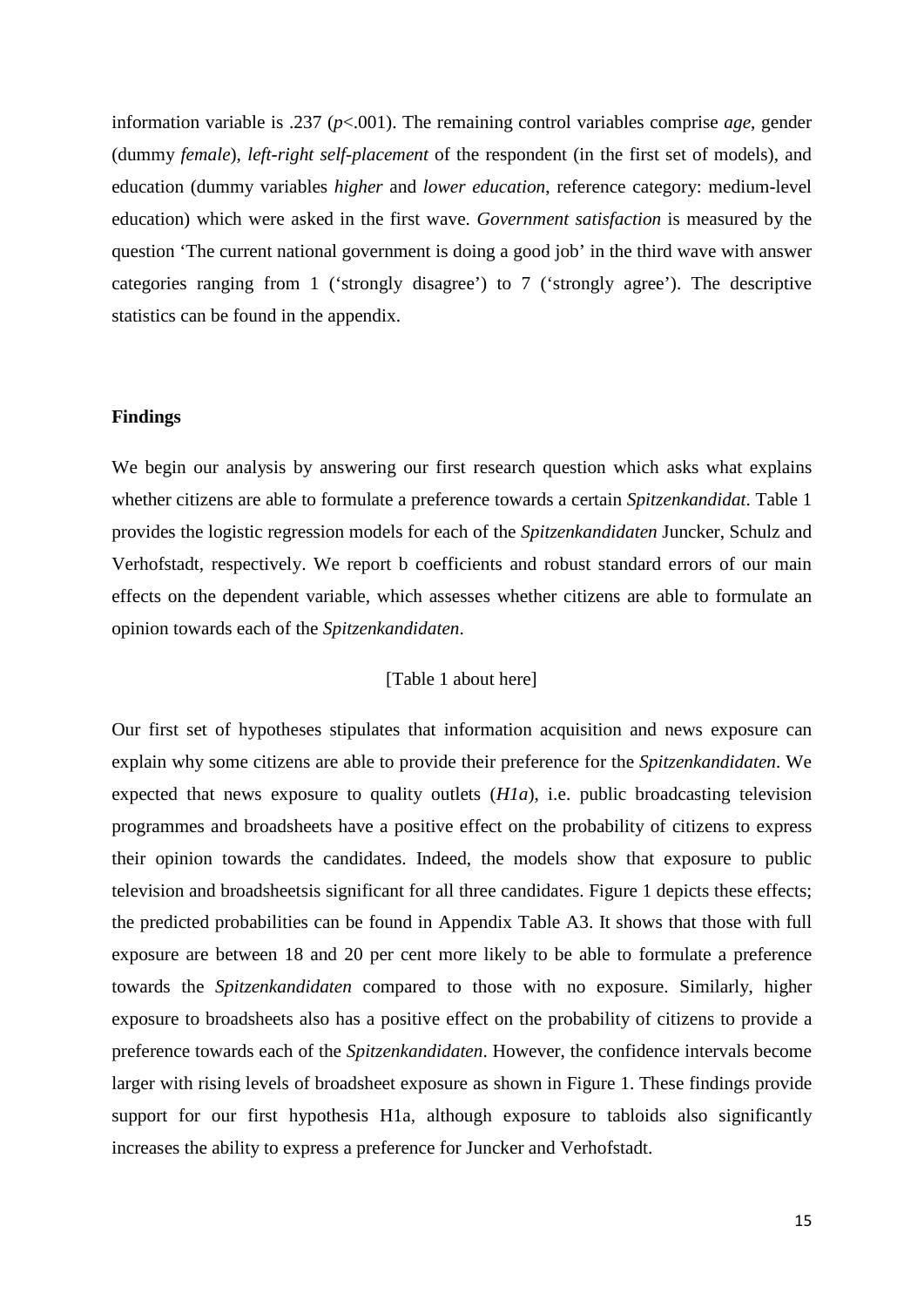Furthermore, political information is a strong predictor of citizens' ability to provide a preference for each of the *Spitzenkandidaten*. Table 1 shows that general information about the EU as well as campaign-specific information have a positive effect for all candidates. The predicted probabilities shown in Figure 1 demonstrate that maximum levels of EU information are responsible for about 24 per cent increase in the probability of citizens to be able to indicate their preference for Schulz and Juncker, and a 23 per cent increase to do so for Verhofstadt compared to low levels of general information about the EU. The figure also shows that those with little information already have a higher probability to indicate their preference towards the latter, presumably because citizens are better able to recognise the Flemish Verhofstadt compared to the other two candidates. We find similar effects of campaign-specific information on the probability of citizens to express a preference for all candidates. Here, the difference between minimum and maximum levels of campaignspecific information shows that comprehensive information about the *Spitzenkandidaten* can increase the probability to indicate a preference by more than 50%,. In sum, this effect is stronger than that of quality news exposure and general EU information.

#### [Figure 1 about here]

Our results therefore lend support to hypotheses H1b and H1c. They underline our argument that citizens are better able to formulate an opinion towards the *Spitzenkandidaten* if they have general information about EU politics as well as campaign-specific information of the *Spitzenkandidaten* given the complexity of the institutional relations in the EU and the abstract relationship between national parties and the nominations of the European party groups. The large effects of campaign-specific information underline that preference formation during European election campaigns is highly conditional upon the information available to citizens and voters. However, information about national politics also matters. Our control variable shows that it has a significant, positive effect for all candidates.

The effects of our control variables education and age have positive effects, although these are not consistent for all candidates. The effect of gender is significant and negative implying that men are more likely to indicate a preference for each of the *Spitzenkandidaten* compared to women. Furthermore, we find for all candidates that respondents who received a country cue less often opted for the 'don't know' response than respondents of the first group of our study. Interestingly, one of our factors that measures EU attitudes in terms of negative affection has a statistically significant effect on the probability to express an opinion towards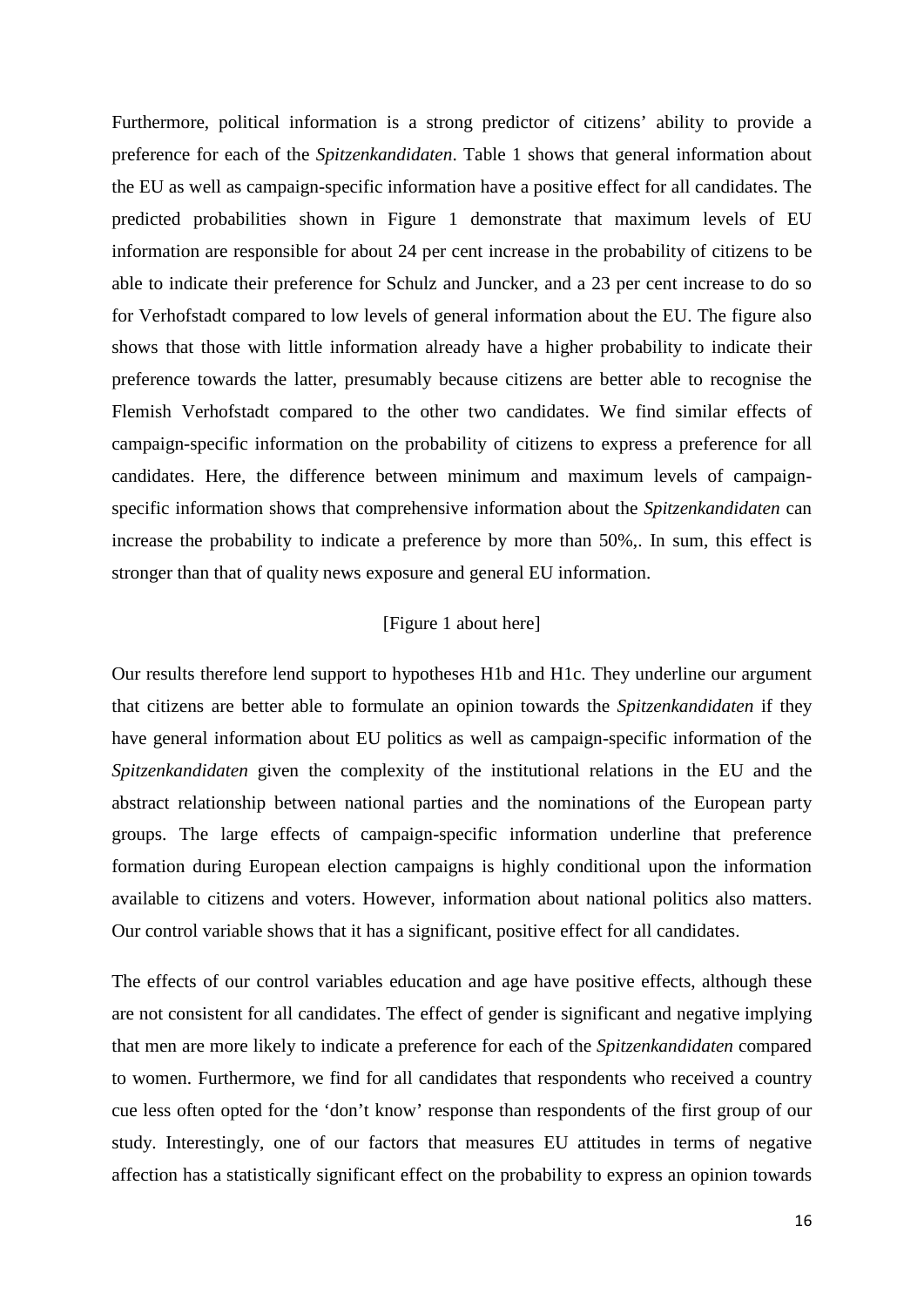Schulz and Verhofstadt. The effect is positive, but given that the variable is coded in such a way that higher values indicate more negative affection, the results imply that those who have more negative feelings about the EU (e.g., anger, fear, disgust) are more likely to express an opinion towards these two *Spitzenkandidaten*. However, for Juncker we find a positive effect of the extent to which citizens are satisfied with the performance of the EU on the likelihood to express an opinion towards him. Left-right self-placement has no effect, but government satisfaction has negative effects in the case of Juncker and Schulz, suggesting that those who are more satisfied with the current government are less likely to formulate a preference towards these two candidates.

Our next analysis seeks to answer our second and third research questions concerning the factors responsible for variation in distribution of voter preferences towards the *Spitzenkandidaten,* and the moderating role of political awareness in particular. Table 2 shows the results of the fixed effects regression explaining variation in voter preferences for all candidates.

#### [Table 2 about here]

We are interested in whether citizens base their preferences to the *Spitzenkandidaten* on their party identification (H2a) or their ideological proximity to the candidate's party on the leftright dimension (H3a). The results lend support to our assumptions. Model 1 shows that an increase in the probability to vote for the respective national party also means an increase by 0.15 in the probability to vote for the *Spitzenkandidat* who is supported by that party, controlling for everything else. In line with our expectations, left-right distance generates a negative effect on the dependent variable: the further away an individual voter from the respective party stances, the less likely she is to support the *Spitzenkandidat* (b=-0.06, Model 4). Taken together, both results suggest that citizens indeed use cues in their evaluations of the *Spitzenkandidaten*.

We expected further that information becomes imperative for citizens to align their preferences for the *Spitzenkandidaten* with their party identifications and ideological orientations. The results reported in Model 2 and 3 show that the relevance of party identification as a cue for the preference formation towards the candidates increases with higher levels of general political information about the EU (b=0.06) as well as campaignspecific information (b=0.17), lending support to hypotheses H2b and H2c, respectively.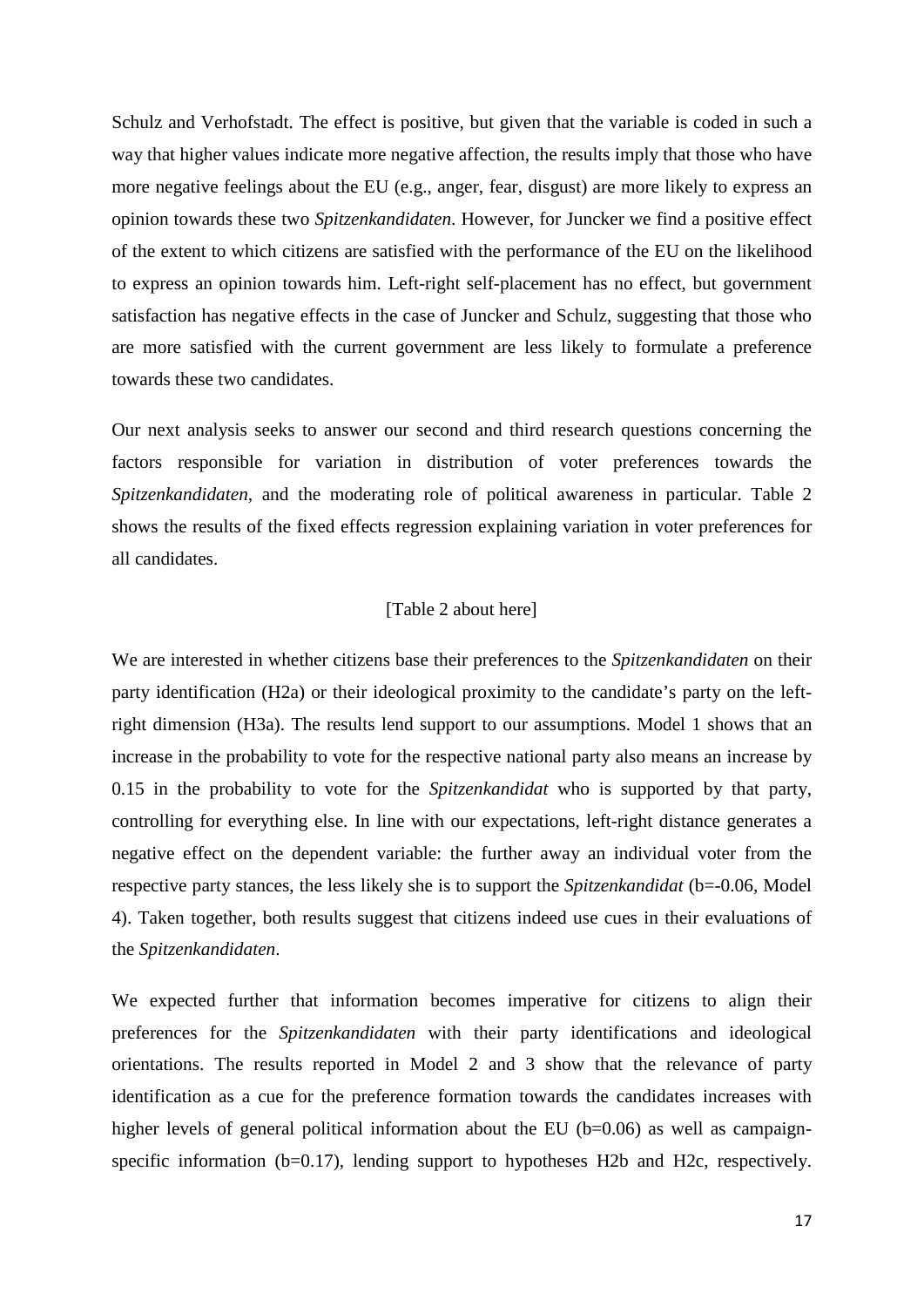Figure 2 visualizes these effects and highlights the crucial importance of information: for those who have no such information at hand, party identification does not matter for the preference formation towards the *Spitzenkandidaten*. However, those who are better informed positively align their party preferences with their preferences for the European lead candidates. In comparison, the interaction effects are even stronger for campaign-specific information than for general EU information. Similarly, as Table 3 ( $b=0.05$ ; Model 5) and Figure 2 demonstrate, the interaction effect between general EU information and left-right distance is weaker than that of campaign-specific information, which suggests that general knowledge about EU politics does not matter much for the extent to which citizens rely on cues in terms of ideological preferences in their preference formation towards the *Spitzenkandidaten*. Yet again, campaign-specific information plays a crucial role: the negative effect of the left-right distance is indeed moderated by voter knowledge about the *Spitzenkandiaten* (b=-0.15, Model 6). The visualization of this moderating effect in Figure 2 shows that again citizens with no campaign-specific information do not use their ideological preferences as cues in providing their preferences for the *Spitzenkandidaten*. Instead, their use of this cue increases with higher levels of campaign-specific information. These results thus lend support to H3c.

[Figure 2 about here]

#### **Conclusions**

This study set out to examine the preference formation of Dutch citizens towards the *Spitzenkandidaten* during the 2014 EP election campaign. Our aim was two-fold: firstly we were interested in those factors that determine whether citizens are able to formulate a preference towards a certain *Spitzenkandidat*. Secondly, we sought to explain the variation in their distribution of preferences. Based on the literature on citizens' preference formation, we put forward three main explanatory factors for answering the first question: exposure to quality news as well as acquisition of EU political information and of campaign-specific information about the *Spitzenkandidaten* which can be summoned under what Zaller (1992) calls political awareness. Furthermore, we argued that information also moderates the effects of national party affiliations or left-right orientations, which citizens are expected to use as cues in their evaluations of the *Spitzenkandidaten*.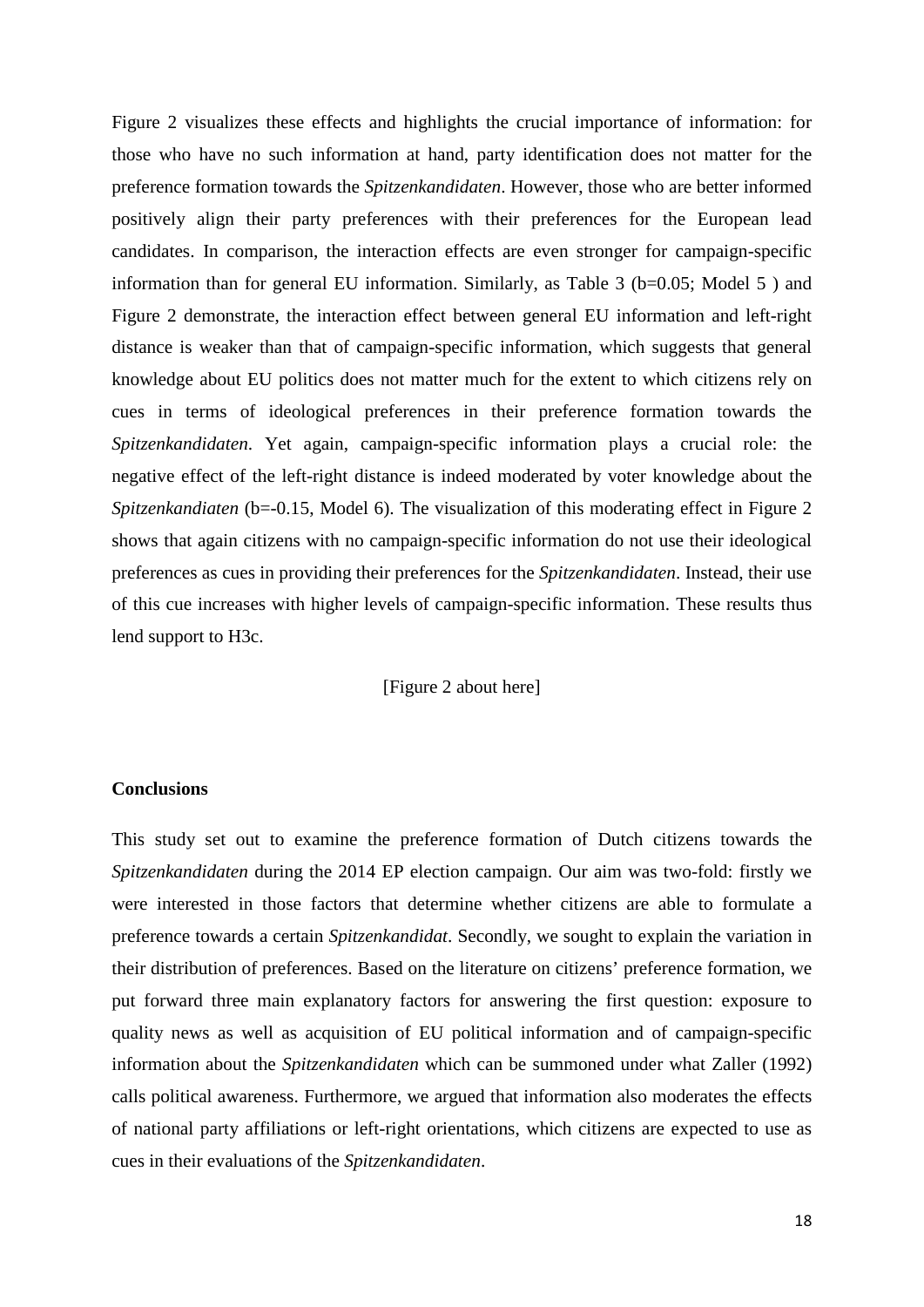Our results show that exposure to public television news programmes and broadsheet reading explains the probability of citizens to indicate a preference for the *Spitzenkandidaten*. These findings are in line with research that finds that exposure to quality news content or hard news has a positive effect on political participation (e.g., Aarts and Semetko 2003; Schmitt-Beck and Mackenrodt 2010). However, we also find a positive effect of tabloid exposure. The literature would expect no or a negative effect of such news outlets (e.g., Aarts and Semetko 2003; De Vreese and Tobiasen 2007), but De Vreese and Boomgaarden (2006) also find that attention to tabloid newspapers has a positive effect on the intention of Dutch voters to participate in a hypothetical EU referendum. We are unable to assess whether this is due to content features of this news coverage in tabloids.

Furthermore, both general information about the EU and campaign-specific information represent important pre-conditions for citizens to be able to formulate a preference towards each of the *Spitzenkandidaten.* This resonates with research on voting behaviour and opinion formation in the EU context which underlines the importance of knowledge about European affairs (e.g., Hobolt 2007; De Vries et al. 2011) and specific information either about party positions (Hobolt and Wittrock 2011) or EU performances (Elenbaas et al. 2012). We believe that in the context of the 2014 elections acquiring general political information is crucial because of the complexity of the investiture procedure; and knowledge of the *Spitzenkandidaten* becomes imperative since citizens elect national parties at the polls and hence need to have information about which candidate these parties support. These findings lend support to the argument of Gelman and King (1993) and Arcenaux (2006) as citizens are supposedly able to formulate 'enlightened preferences' on all candidates.

Our results also confirm earlier research showing how citizens can use cues to arrive at meaningful electoral decisions (e.g., Lupia, 1994; Popkin, 1991; Sniderman 2000; Van der Brug, 1999; Hobolt 2008; Toka 2008). Even though we did not strictly study electoral decisions, our study shows that citizens can form meaningful preferences for candidates that are relatively unknown, by relying upon relevant party cues. However, most of the literature studies electoral contexts in which people with little knowledge can use cues to arrive at a reasoned choice. In the current context, we found that only the most knowledgeable are able to use these cues, while those citizens who have no or only little EU political and campaignspecific information do not use any cues of party identification or ideological orientations in their evaluations of the *Spitzenkandidaten*.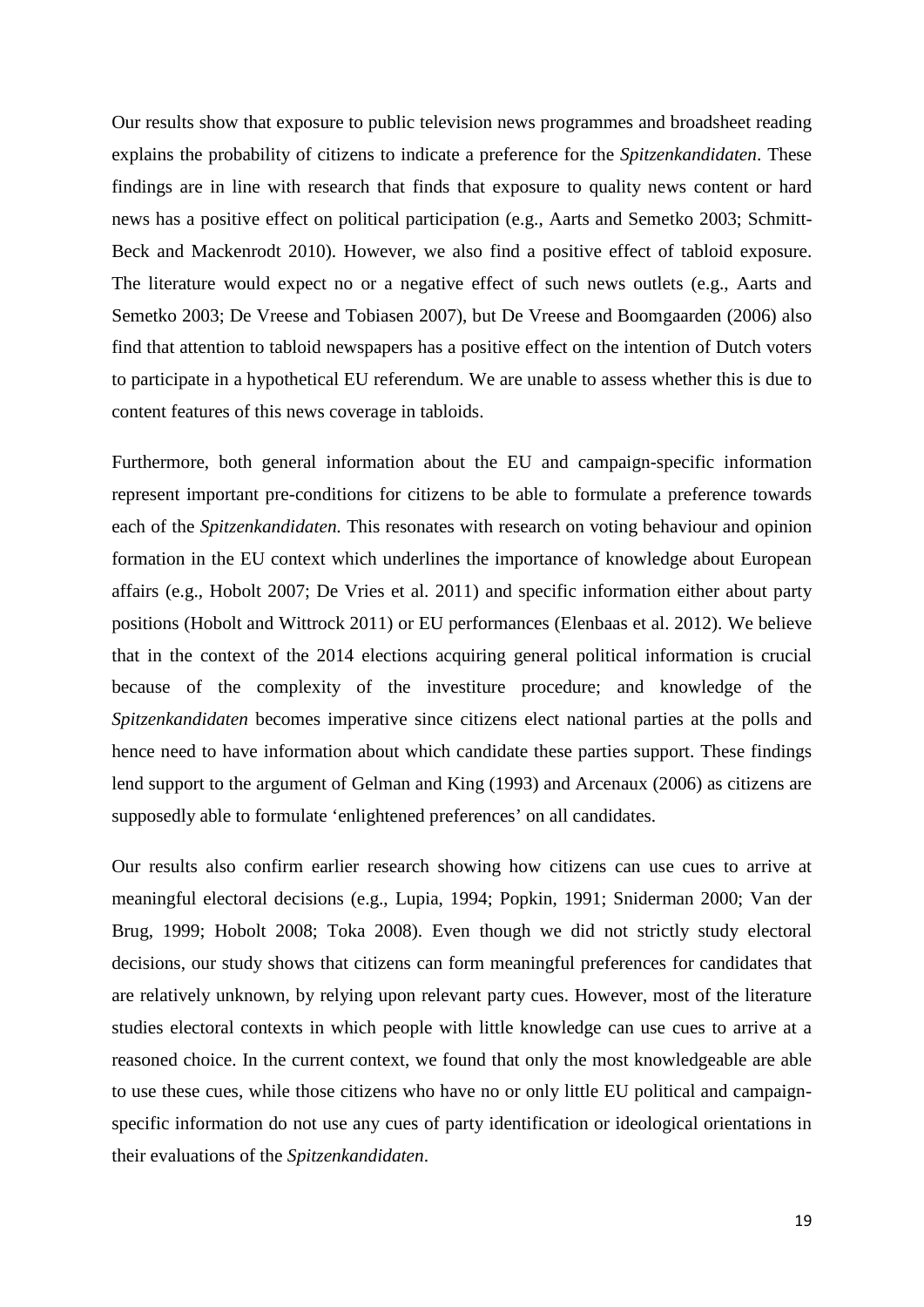Given the importance of news exposure and information, only few citizens were actually able to provide their probability to vote for each *Spitzenkandidat*. While this has rather negative implications for democratic participation of EU citizens in EU elections, we should be careful not to dismiss the *Spitzenkandidaten* campaigns right away. Druckman (2014: 478) argues that we should be persuaded of 'the *need to be realistic* about what to expect of citizens and avoid setting impossible bars such as "full information"' (emphasis in the original). European elections are still second-order and as such it is no surprise that many citizens are not sufficiently informed to express their opinion. This phenomenon can also be observed elsewhere: Converse (1962: 586), for instance, argues that voters in the US political context are likely to have more comprehensive information about candidates in US presidential elections than about candidates in Congress elections. Moreover, it is widely accepted that 'few citizens in democratic countries actually measure up to this idealized portrait, and most appear to fall far short of it' (Dahl 1992: 46; see also Berelson et al. 1954: 308). It was the first time that European election campaigns were influenced by the *Spitzenkandidaten;* and the consequences of their nomination were still unknown during the campaign. Our finding that campaign-specific information is of crucial importance for citizens' ability to formulate a political preference in EU elections thus also represents a recommendation for the 2019 elections to foster the campaign environment at the European level.

Our results, which show that those citizens who are politically aware are also able to align their preferences for each *Spitzenkandidat* with their national party preferences as well as with their ideological orientation, underline our recommendation. To say it with the words of Hobolt and Tilley (2014) these citizens 'get it right'. Our analysis was based on a hypothetical question but the findings nevertheless imply that informed citizens and those who are regularly exposed to news might actually be able to hold their EU representatives accountable, provided they are given the opportunity to do so. Thus, depending on their intensity, the *Spitzenkandidaten* campaigns may be able to contribute to alleviating the EU's alleged accountability deficit.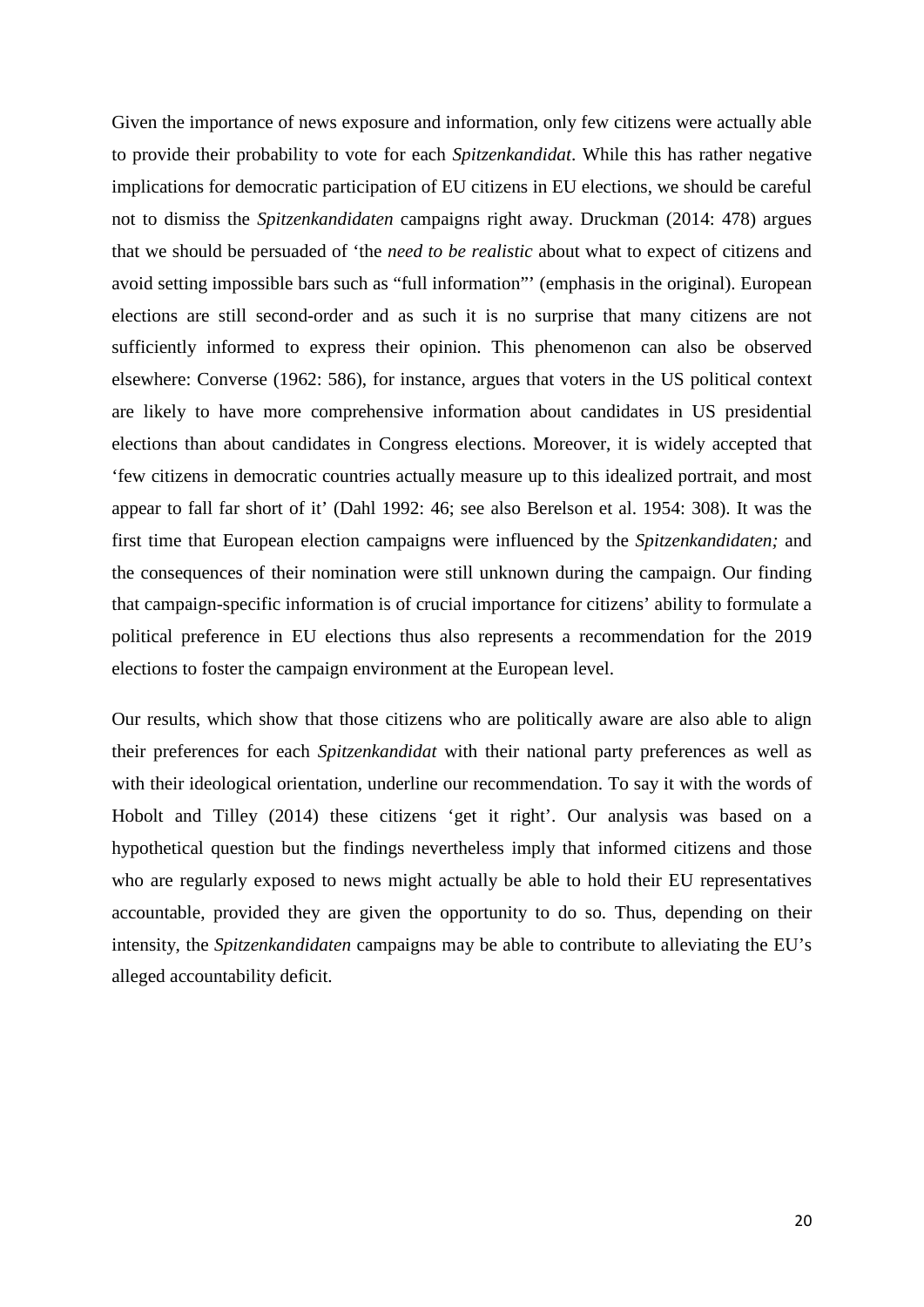#### **References**

Alvarez, R. Michael (1997) *Information and Elections*. Ann Arbor: University of Michigan Press.

- Arcenaux, K. (2006) Do Campaigns Help Voters Learn? A Cross-National Analysis, *British Journal of Political Science* 36(1): 159-173
- Aarts, K. and Semetko, H.A. (2003) The divided electorate: media use and political involvement. Journal of Politics 65(3): 759-784
- Anderson, Christopher J. (1998) 'When in Doubt Use Proxies: Attitudes to Domestic Politics and Support for the EU', *Comparative Political Studies*, 31(4): 569-601.
- Bartels, L.M. (1996) Uninformed Votes: Information Effects in Presidential Elections, *American Journal of Political Science* 40(1): 194-230
- Berelson, B.R., Lazarsfeld, P.F, and McPhee, W.N. (1954) *Voting: A Study of Opinion Formation in a Presidential Campaign*, Chicago: The University of Chicago Press.
- Boomgaarden, H.G. and De Vreese, C. H. (2016). Do European elections create a European public sphere? In W. van der Brug and C. H. de Vreese (eds). *(Un)intended consequences of European Parliamentary elections*. Oxford: Oxford University Press.
- Boomgaarden, H.G., Schuck, A.R.T, Elenbaas, M. and De Vreese, C.H. (2011) Mapping EU attitudes: Conceptual and empirical dimensions of Euroscepticism and EU support, *European Union Politics* 12(2): 241-266
- Boumans, J.W., Boomgaarden, H.G. and Vliegenthart, R. (2013) Media Personalisation in Context: A Cross-National Comparison between the UK and the Netherlands, 1992–2007, *Political Studies* 61(S1): 198–216
- Campbell, A., Converse, P. E., Miller, W. E., & Stokes, D. E. (1960). *The American Voter.* New York: John Wiley & Sons.
- Clark, N. and Rohrschneider, R. (2009) Second-Order Elections versus First-Order Thinking: How Voters Perceive the Representation Process in a Multi-Layered System of Governance, *Journal of European Integration* 31(5): 645-664
- Dahl. R. A. (1992) The problem of civic competence, *Journal of Democracy* 3(4): 45-59
- Dalton, R. J. & Wattenberg, M. (1993) The not so simple act of voting. In: A. W. Finifter (Ed.): *Political Science: The State of the Discipline II*, Washington, DC: American Political Science Association, 193-218
- Delli Carpini, M. and Keeter, S. (1996) *What Americans Know About Politics and Why it Matters*, New Haven, CT: Yale University Press.
- De Vreese, C. H., Azrout, R., and Möller, J. (2015). Cross Road Elections: Dimensions of EU attitudes and the European Parliament Elections 2014, *Paper presented at the ACCESS EUROPE workshop*, Amsterdam, 12-13 March 2015
- De Vreese, C.H., Banducci, S.A., Semetko, H.A. and Boomgaarden, H.G. (2006) The News Coverage of the 2004 European Parliamentary Election Campaign in 25 Countries, *European Union Politics* 7(4): 477-504.
- De Vreese, C.H. and Boomgaarden, H.G. (2006) News, Political Knowledge and Participation: The Differential Effects of News Media Exposure on Political Knowledge and Participation, *Acta Politica* 41(4): 317–341
- De Vreese, C.H. and Tobiasen, M. (2007) Conflict and Identity: Explaining Turnout and Antiintegrationist Voting in the Danish 2004 Elections for the European Parliament, *Scandinavian Political Studies* 30(1): 87–114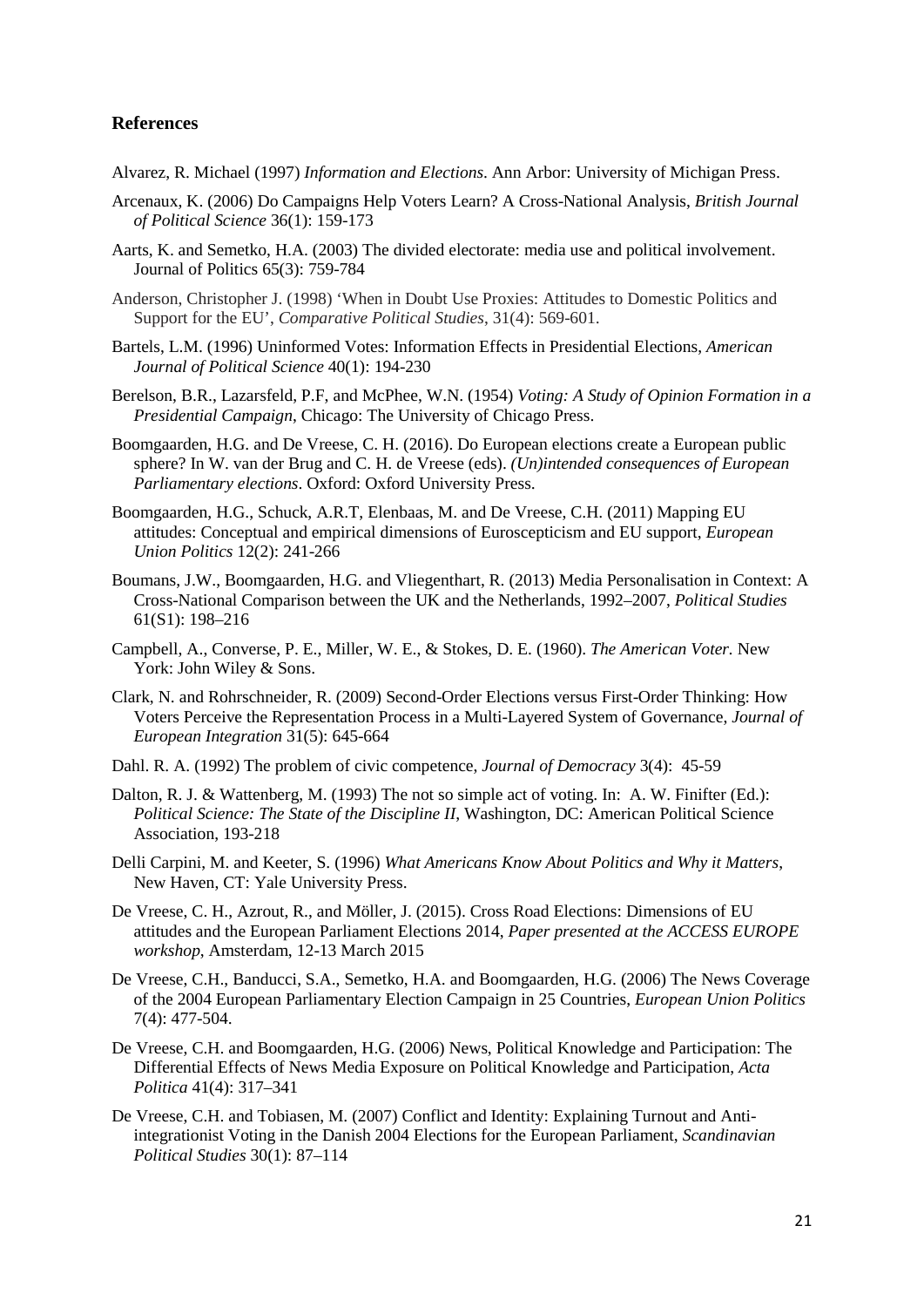- De Vries, C.E. (2007) Sleeping Giant: fact or fairytale? How European integration affects vote choice in national elections, *European Union Politics* 8(3): 363-385
- De Vries, C.E., van der Brug, W., van Egmond, M.H. and van der Eijk, C. (2011) Individual and contextual variation in EU issue voting: The role of political information, *Electoral Studies* 30(1): 16-28
- Druckman, J.N. (2014) Pathologies of Studying Public Opinion, Political Communication, and Democratic Responsiveness, *Political Communication* 31(3): 467-492
- Druckman, J.N., Green, D.P., Kuklinski, J.H. and Lupia, A. (2006) The Growth and Development of Experimental Research in Political Science, *American Political Science Review*, 100(4): 627-635
- Elenbaas, M., De Vreese, C.H., Boomgaarden, H.G. and Schuck, A.R.T. (2012) The impact of information acquisition on EU performance judgements, *European Journal of Political Research* 51(6): 728-755
- Føllesdal, A. and Hix, S. (2006) Why there is a democratic deficit in the EU: A response to Majone and Moravcsik, *Journal of Common Market Studies* 44(3): 533-562
- Gattermann, K. (2013) News about the European Parliament: Patterns and external drivers of broadsheet coverage, *European Union Politics* 14(3): 436-457
- Gattermann, K. (2015) Europäische Spitzenkandidaten und deren (Un-) Sichtbarkeit in der nationalen Zeitungsberichterstattung, in M. Kaeding and N. Switek (eds.) *Die Europawahl 2014*, Wiesbaden: Springer VS, pp. 211-222
- Gattermann, K. and Vasilopoulou, S. (2015) Absent yet popular? Explaining news visibility of Members of the European Parliament, *European Journal of Political Research* 54(1): 121-140
- Gelman, A. and King, G. (1993) Why are American Presidential Election Campaign Polls So Variable When Votes are So Predictable*? British Journal of Political Science* 23(4): 409-451
- Hix, S. and Marsh, M. (2011) Second-Order Effects Plus Pan-European Political Swings: An Analysis of European Parliament Elections Across Time. *Electoral Studies* 30(1): 4-15.
- Hobolt, S.B. (2007) Taking Cues on Europe? Voter competence and party endorsements in referendums on European integration, *European Journal of Political Research* 46(2): 151-182 Hobolt, Sara B. (2009) *Europe in Question: Referendums on European* Integration. Oxford: Oxford University Press.
- Hobolt, S.B. (2014) A vote for the President? The role of Spitzenkandidaten in the 2014 European Parliament elections, *Journal of European Public Policy* 21(10): 1528-1540
- Hobolt, S.B. and Tilley, J. (2014) *Blaming Europe? Responsibility without Accountability in the European Union*, Oxford: Oxford University Press
- Hobolt, S.B. & Wittrock, J (2011) The second-order election model revisited: An experimental test of vote choices in European Parliament elections. *Electoral Studies* 30(1): 29-40.
- Hobolt, S.B., Spoon, J.J. and Tilley, J. (2009) A vote against Europe? Explaining defection at the 1999 and 2004 European parliament elections, *British Journal of Political Science* 39(1): 93–115.
- Hopmann, D.N., Vliegenthart, R., De Vreese, C.H. and Albæk, E. (2010) Effects of Election News Coverage: How Visibility and Tone Influence Party Choice, *Political Communication*, 27(4): 389- 405
- King, Gary, Tomz, Michael and Jason Wittenberg (2000). Making the Most of Statistical Analyses: Improving Interpretation and Presentation. American Journal of Political Science 44(2): 347-61.
- Langer, A.I. (2007) A Historical Exploration of the Personalisation of Politics in the Print Media: The British Prime Ministers (1945–1999), *Parliamentary Affairs* 60(3): 371-387
- Lau, R.R. & Redlawsk,D.P. (2001). Advantages and disadvantages of cognitive heuristics in political decision making. *American Journal of Political Science* 45(4): 951–971.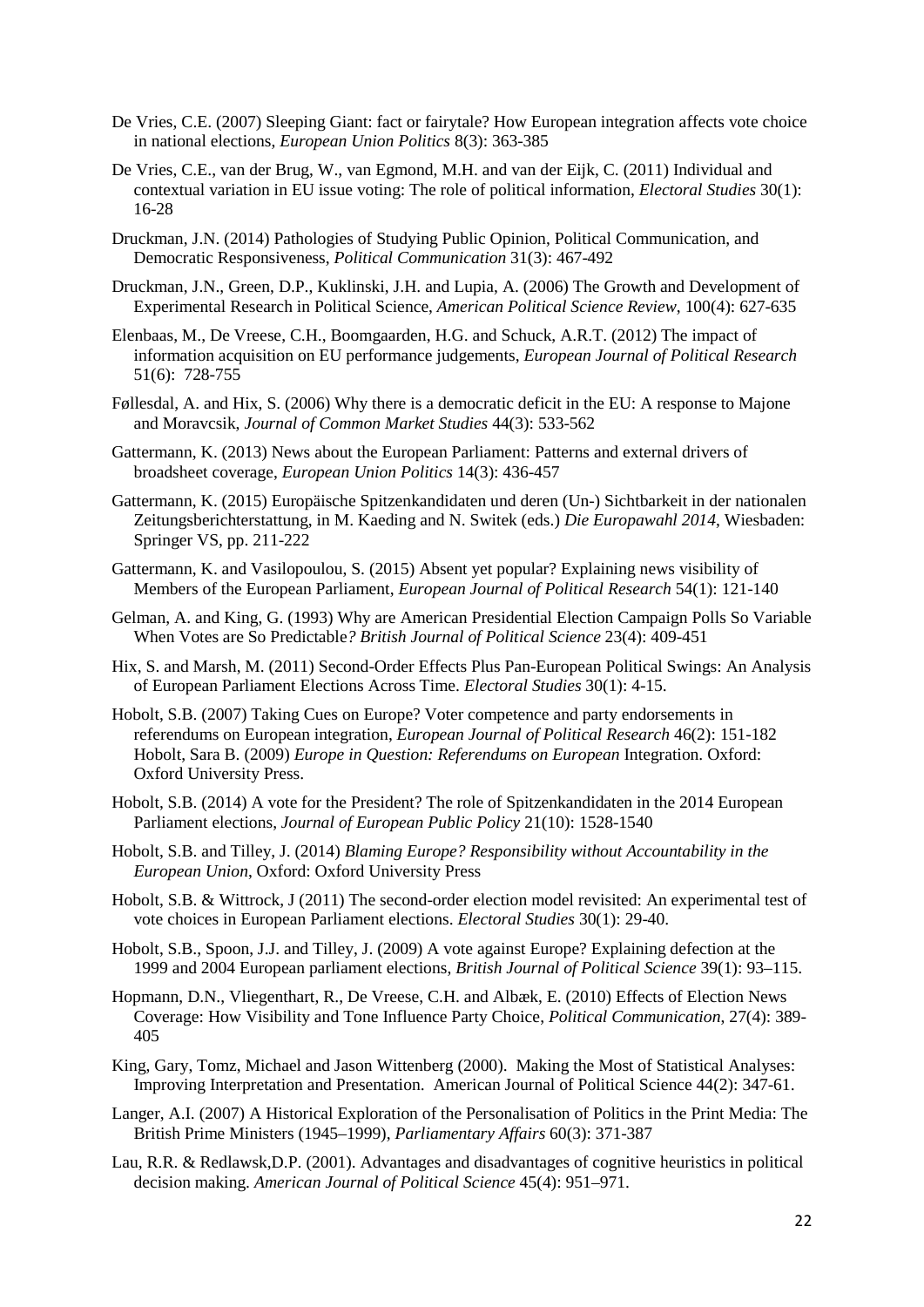- Lodge, M., Steenbergen, M.R. & Brau, S. (1995). The responsive voter: Campaign information and the dynamics of candidate evaluation. *American Political Science Review* 89(2): 309–326.
- Lupia, A. (1994) Shortcuts Versus Encyclopedias: Information and Voting Behavior in California Insurance Reform Elections, *American Political Science Review* 88(1): 63-76
- Nadeau, R. Nevitte, N., Gidengil, E.and Blais, A. (2008) Election Campaigns as Information Campaigns: Who Learns What and Does it Matter?, *Political Communication* 25(3): 229-248
- Price, V. and Zaller, J. (1993) Who Gets the News? Alternative Measures of News Reception and Their Implications for Research, *Public Opinion Quarterly* 57(2): 133-164 Popkin, S.L. (1991). *The reasoning voter: Communication and persuasion in presidential campaigns*. Chicago, IL: University of Chicago Press.
- Rahat, G. and Sheafer, T. (2007) The Personalization(s) of Politics: Israel, 1949-2003, *Political Communication*, 24(1), 65-80
- Reif, K. and Schmitt, H. (1980). Nine Second Order National Elections: A Conceptual Framework for the Analysis of European Election Results. *European Journal of Political Research* 8(1): 3-44.
- Schmitt, H., Hobolt, S.B. & Popa, S.A. (2015) Does personalization increase turnout? Spitzenkandidaten in the 2014 European Parliament elections, *European Union Politics*, published online before print, doi: 10.1177/1465116515584626
- Schmitt, H. and J. Thomassen (1999), *Political Representation and Legitimacy in the European Union*. Oxford: Oxford University Press.
- Schmitt-Beck, R. and Mackenrodt, C. (2010) Social networks and mass media as mobilizers and demobilizers: A study of turnout at a German local election, *Electoral Studies* 29(3):392-404
- Schuck, A.R.T., Vliegenthart, R. and De Vreese, C.H. (2014) Who's Afraid of Conflict? The Mobilizing Effect of Conflict Framing in Campaign News, *British Journal of Political Science*, doi:10.1017/S0007123413000525
- Schuck, A.R.T., Xezonakis, G., Elenbaas, M., Banducci, S.A. and De Vreese, C.H. (2011) Party contestation and Europe on the news agenda: The 2009 European Parliamentary Elections, *Electoral Studies* 30(1): 41-52
- Sniderman, P.M. (2000). Taking sides: A fixed choice theory of political reasoning. In A. Lupia, M.D. McCubbins & S.L. Popkin (eds), *Elements of reason: Cognition, choice and the bounds of rationality*. Cambridge: Cambridge University Press.
- Squire, P. and E.R.A.N. Smith (1988), 'The effect of Partisan information on voters in nonpartisan elections,', The Journal of Politics 50(1):169-179.
- Steenbergen, Marco R., Erica E. Edwards and Catherine E de Vries. (2007) 'Who's Cueing Whom? Mass-Elite Linkages and the Future of European Integration', *European Union Politics* 8(1): 13- 35.
- Tomz, Michael, Wittenberg, Jason and Gary King (2003). CLARIFY: Software for Interpreting and Presenting Statistical Results. Version 2.1. Stanford University, University of Wisconsin, and Harvard University. January 5. Available at http://gking.harvard.edu/
- Van der Brug, W. and C. van der Eijk (2007), *European Elections and Domestic Politics: Lessons from the Past and Scenarios for the Future.* University of Notre Dame Press.
- Zaller, J. (1992) *The Nature and Origins of Mass Opinion*. Cambridge: Cambridge University Press.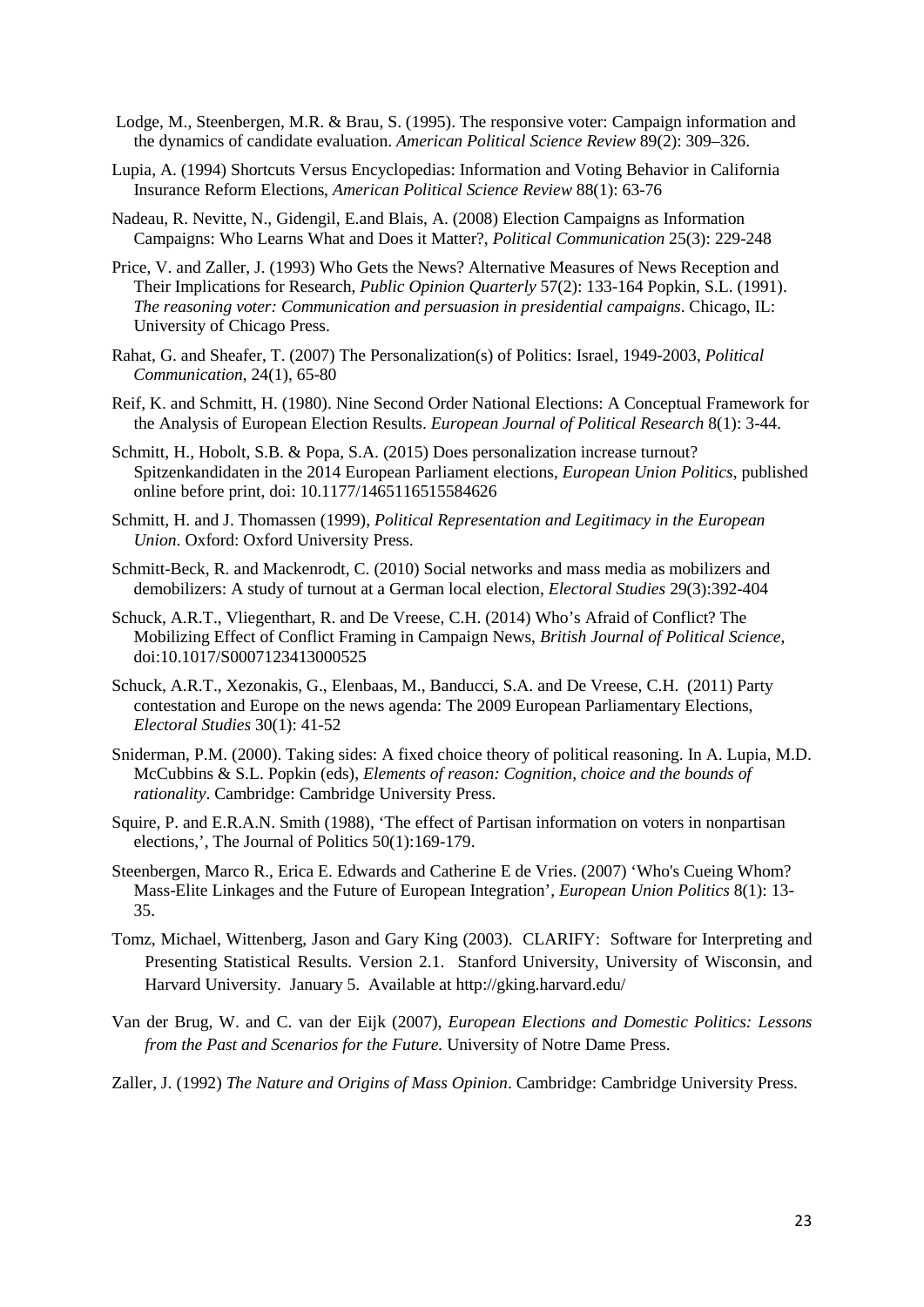## **Tables and Figures**

|                            | <b>Juncker</b> |           | <b>Schulz</b> |           | <b>Verhofstadt</b> |           |  |
|----------------------------|----------------|-----------|---------------|-----------|--------------------|-----------|--|
|                            | $\mathbf b$    | <b>SE</b> | $\mathbf b$   | <b>SE</b> | $\mathbf b$        | <b>SE</b> |  |
| General EU information     | $0.333***$     | 0.083     | $0.324***$    | 0.081     | $0.311***$         | 0.085     |  |
| Campaign information       | $0.956***$     | 0.148     | $0.872***$    | 0.141     | $1.031***$         | 0.177     |  |
| Public TV news exposure    | $0.128***$     | 0.029     | $0.112***$    | 0.028     | $0.107***$         | 0.028     |  |
| Private TV news exposure   | 0.014          | 0.029     | 0.022         | 0.028     | $-0.011$           | 0.029     |  |
| Broadsheet exposure        | $0.053*$       | 0.028     | $0.063**$     | 0.028     | $0.093***$         | 0.03      |  |
| Tabloid exposure           | $0.032*$       | 0.018     | 0.027         | 0.018     | $0.032*$           | 0.018     |  |
| Negative affection         | 0.080          | 0.053     | $0.096*$      | 0.053     | $0.090*$           | 0.054     |  |
| Performance                | $0.166**$      | 0.082     | 0.132         | 0.083     | 0.068              | 0.081     |  |
| Identity                   | $-0.012$       | 0.068     | 0.001         | 0.069     | $-0.005$           | 0.07      |  |
| Utilitarianism/idealism    | 0.005          | 0.083     | 0.013         | 0.082     | 0.062              | 0.081     |  |
| Strengthening              | $-0.008$       | 0.068     | 0.003         | 0.067     | 0.002              | 0.068     |  |
| PTV CDA EU14               | 0.002          | 0.026     | 0.001         | 0.026     | 0.001              | 0.026     |  |
| PTV PvdA EU14              | 0.018          | 0.03      | 0.013         | 0.029     | 0.006              | 0.03      |  |
| PTV VVD EU14               | 0.027          | 0.028     | 0.024         | 0.028     | 0.029              | 0.029     |  |
| PTV D66 EU14               | $-0.024$       | 0.026     | $-0.021$      | 0.026     | $-0.005$           | 0.026     |  |
| Nat. political information | $0.207*$       | 0.125     | $0.204*$      | 0.122     | $0.286**$          | 0.124     |  |
| Left-right self-placement  | 0.027          | 0.036     | 0.011         | 0.035     | 0.013              | 0.036     |  |
| Government satisfaction    | $-0.124**$     | 0.057     | $-0.099*$     | 0.057     | $-0.075$           | 0.056     |  |
| Age                        | 0.007          | 0.005     | $0.008*$      | 0.005     | $0.015***$         | 0.005     |  |
| Lower education            | 0.146          | 0.192     | 0.131         | 0.19      | 0.070              | 0.191     |  |
| Higher education           | $0.264*$       | 0.154     | 0.116         | 0.155     | $0.342**$          | 0.155     |  |
| Female                     | $-0.534***$    | 0.131     | $-0.523***$   | 0.13      | $-0.504***$        | 0.132     |  |
| Country cue                | $0.312**$      | 0.132     | $0.381***$    | 0.131     | $0.378***$         | 0.132     |  |
| Constant                   | $-2.630***$    | 0.496     | $-2.584***$   | 0.492     | $-3.052***$        | 0.507     |  |
| N                          | 1246           |           | 1246          |           | 1246               |           |  |
| -2 log likelihood          | $-702.592$     |           | $-714.408$    |           | $-696.225$         |           |  |
| Pseudo R Squared           | 0.173          |           | 0.160         |           | 0.191              |           |  |

*Table 1*. Logistic regression, predicting the ability to express a voting preference for the *Spitzenkandidaten*

*Notes*: \* p<.1; \*\* p<.05; \*\*\* p<.01; dependent variable: don't know (0) vs. expressing voting preference towards *Spitzenkandidat* (1), robust standard errors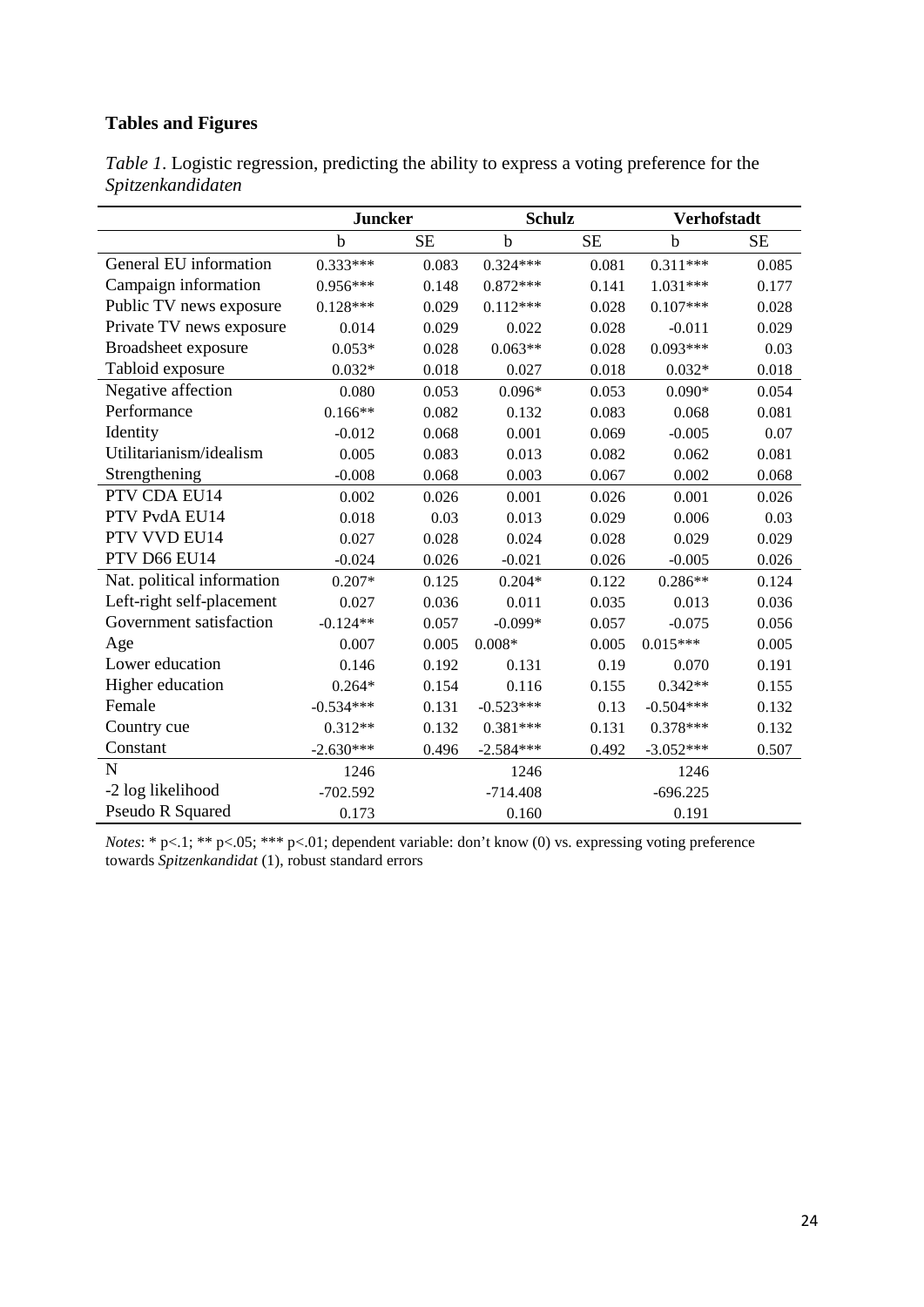|                         |                |                | Model 3    |                |            |             |
|-------------------------|----------------|----------------|------------|----------------|------------|-------------|
|                         | <b>Model 1</b> | <b>Model 2</b> |            | <b>Model 4</b> | Model 5    | Model 6     |
| PTV national party EU14 | $0.152***$     | $0.097***$     | 0.010      |                |            |             |
|                         | (0.025)        | (0.030)        | (0.024)    |                |            |             |
| General EU information* |                | $0.063**$      |            |                |            |             |
| PTV national party EU14 |                | (0.026)        |            |                |            |             |
| Campaign information*   |                |                | $0.173***$ |                |            |             |
| PTV national party EU14 |                |                | (0.023)    |                |            |             |
| Left-right distance     |                |                |            | $-0.055**$     | $-0.016$   | $0.050**$   |
|                         |                |                |            | (0.025)        | (0.029)    | (0.025)     |
| General EU information* |                |                |            |                | $-0.047*$  |             |
| Left-right distance     |                |                |            |                | (0.027)    |             |
| Campaign information*   |                |                |            |                |            | $-0.152***$ |
| Left-right distance     |                |                |            |                |            | (0.027)     |
| Constant                | 3.370***       | $3.373***$     | 3.489***   | 4.279***       | $4.277***$ | 4.253***    |
|                         | (0.095)        | (0.094)        | (0.081)    | (0.073)        | (0.072)    | (0.067)     |
| N                       | 1822           | 1822           | 1822       | 1600           | 1600       | 1600        |
| N groups                | 666            | 666            | 666        | 586            | 586        | 586         |
| R Squared within        | 0.052          | 0.060          | 0.126      | 0.005          | 0.009      | 0.044       |
| R Squared between       | 0.103          | 0.097          | 0.028      | 0.020          | 0.001      | 0.002       |
| R Squared overall       | 0.089          | 0.098          | 0.060      | 0.015          | 0.000      | 0.000       |

*Table 2.* Fixed-effects regression, explaining variation in voting preferences for the *Spitzenkandidaten*

*Notes*: \* p<.1; \*\* p<.05; \*\*\* p<.01; dependent variable: voting preference for a *Spitzenkandidat* (1-10), robust standard errors in parentheses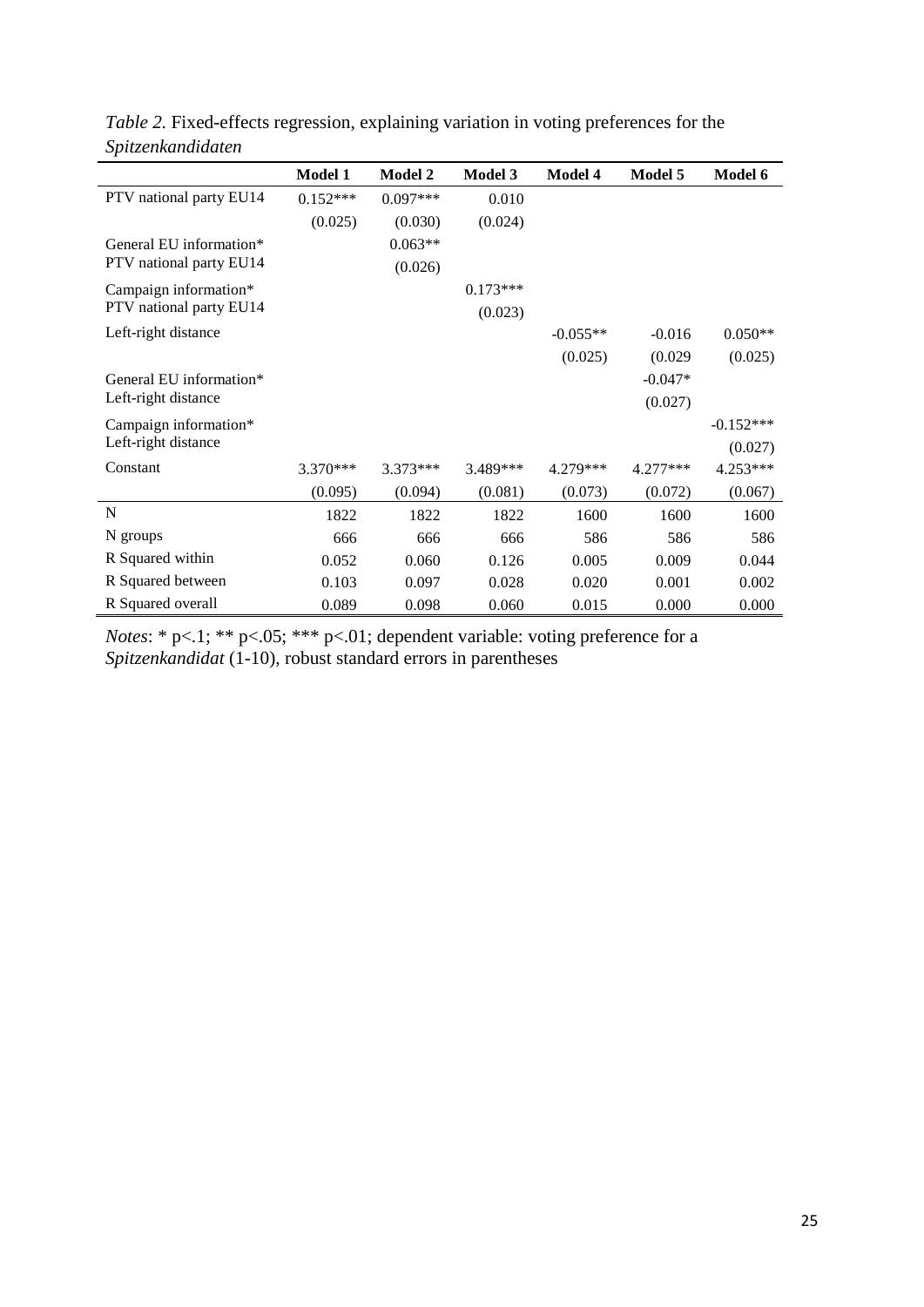

*Figure 1*. Probability of ability to express a preference for each *Spitzenkandidat*

*Note*: calculations are based on Table A3.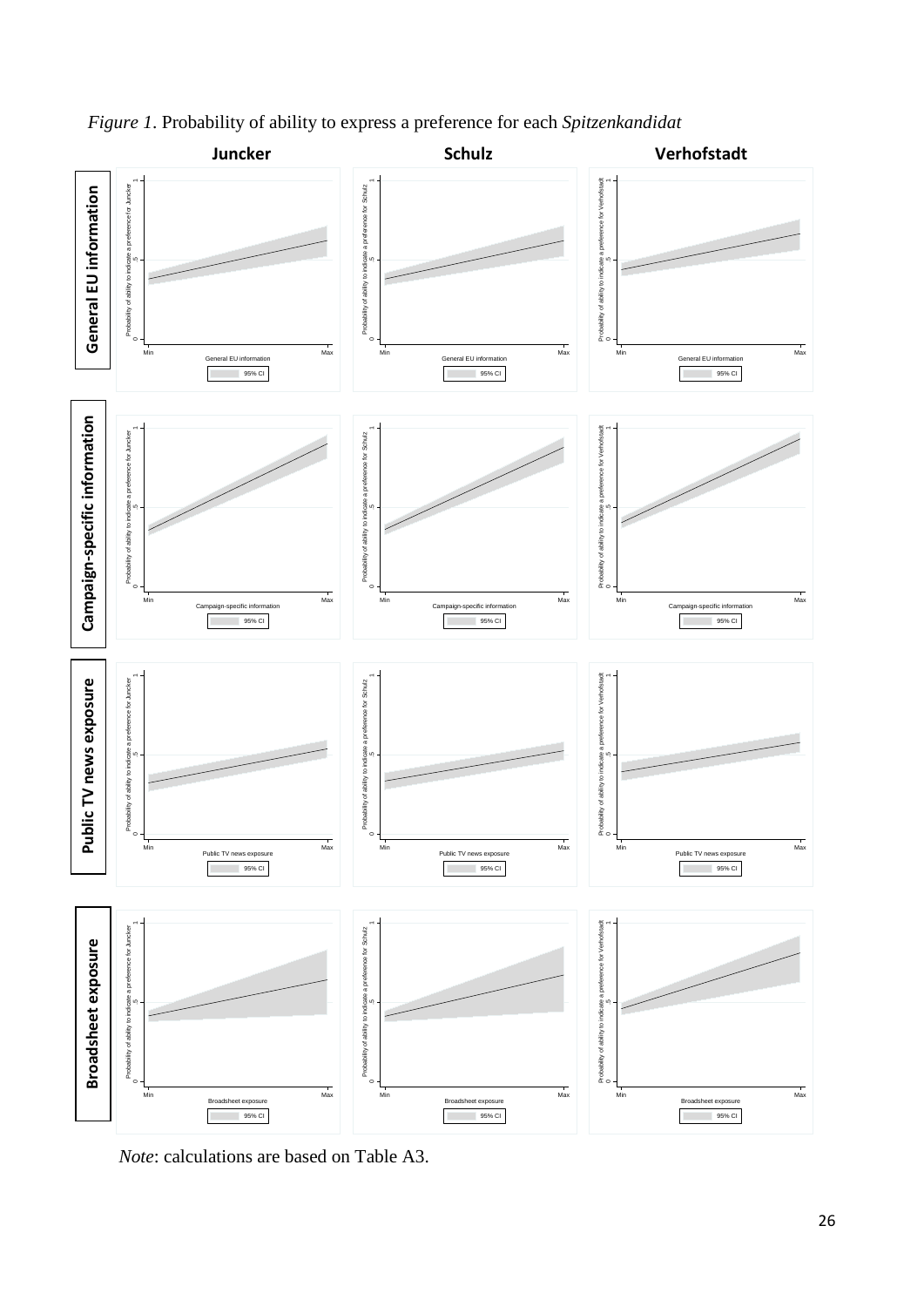

*Figure 2*. The effects of party identification and left-right distance on preference for a *Spitzenkandidat* at different levels of information

*Note*: lines represent expected values and shadowed areas 95% confidence intervals. The calculations are based on individual regression models testing the main effect on the dependent variable for different samples of general EU and campaign-specific information, respectively.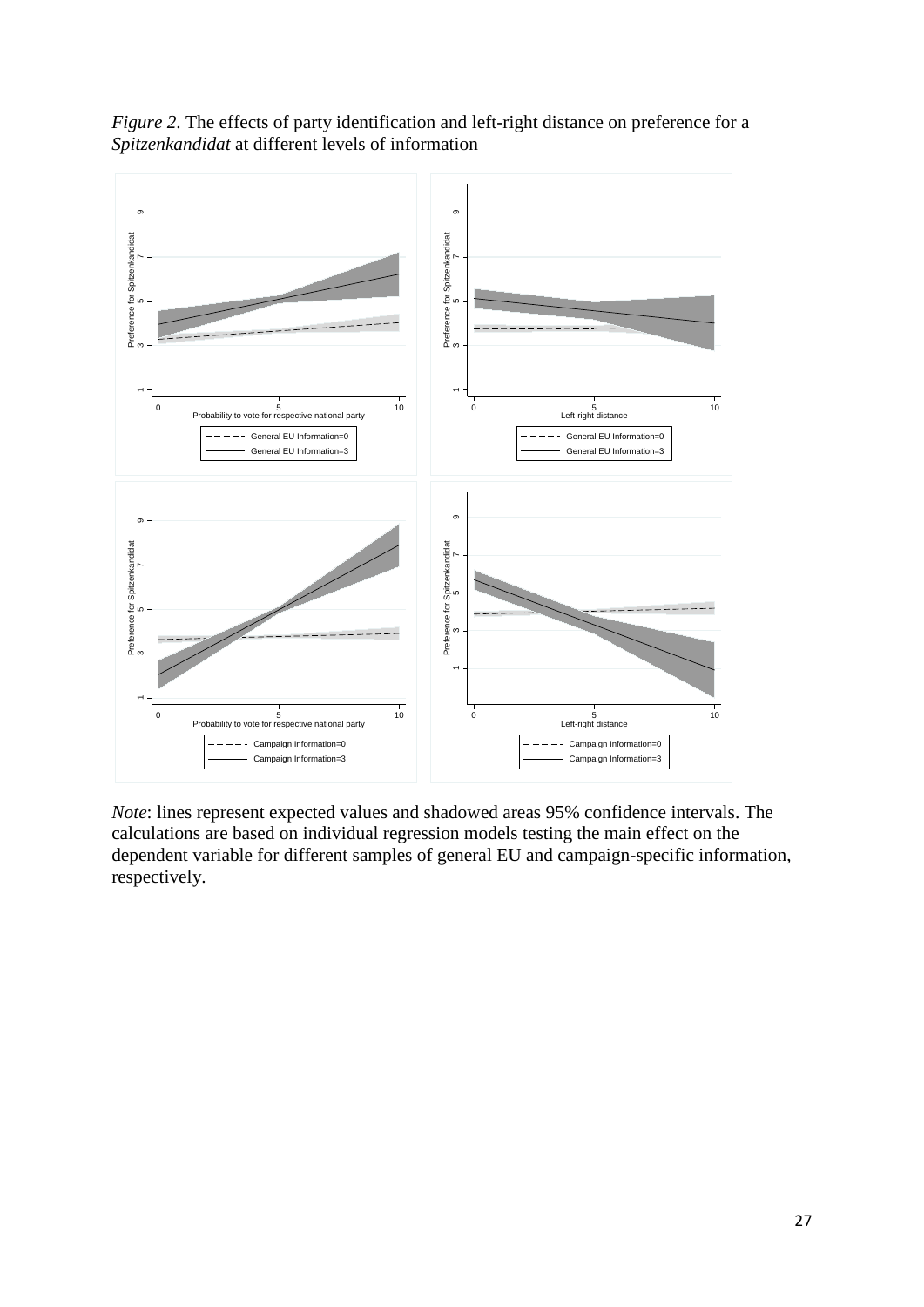# **Appendix**

| Variable                   | $\mathbf N$ | Min              | Max   | Mean   | <b>SD</b> |
|----------------------------|-------------|------------------|-------|--------|-----------|
| General EU information     | 1537        | .00              | 3.00  | .5504  | .83866    |
| Campaign information       | 1537        | .00              | 3.00  | .2785  | .71024    |
| Public TV news exposure    | 1537        | .00              | 7.00  | 3.3071 | 2.68860   |
| Private TV news exposure   | 1537        | .00              | 7.00  | 2.1932 | 2.42432   |
| Broadsheet exposure        | 1537        | .00              | 18.00 | .9948  | 2.56351   |
| Tabloid exposure           | 1537        | .00              | 28.00 | 2.6701 | 3.96237   |
| Negative affection         | 1537        | 1.00             | 7.00  | 3.0073 | 1.55186   |
| Performance                | 1537        | 1.00             | 7.00  | 3.0568 | 1.19464   |
| Identity                   | 1537        | 1.00             | 7.00  | 3.0525 | 1.18542   |
| Utilitarianism/idealism    | 1537        | 1.00             | 7.00  | 2.7274 | 1.35066   |
| Strengthening              | 1537        | 1.00             | 7.00  | 2.8124 | 1.25601   |
| PTV CDA EU14               | 1447        | $\mathbf{1}$     | 10    | 3.27   | 2.726     |
| PTV PvdA EU14              | 1441        | 1                | 10    | 3.27   | 2.701     |
| PTV VVD EU14               | 1441        | 1                | 10    | 3.54   | 2.938     |
| PTV D66 EU14               | 1441        | 1                | 10    | 4.25   | 2.993     |
| Nat. political information | 1537        | .00              | 2.00  | 1.5615 | .65274    |
| Left-right self-placement  | 1617        | $\boldsymbol{0}$ | 10    | 5.25   | 2.281     |
| Government satisfaction    | 1537        | 1                | 7     | 3.22   | 1.457     |
| Age                        | 1907        | 18               | 94    | 48.68  | 17.148    |
| Lower education            | 1907        | .00              | 1.00  | .1736  | .37884    |
| Higher education           | 1907        | .00              | 1.00  | .3141  | .46428    |
| Female                     | 1907        | .00              | 1.00  | .5039  | .50012    |
| Country cue                | 1537        | .00              | 1.00  | .4867  | .49998    |

*Table A1*. Descriptive statistics for full sample of the third wave (corresponding to the analysis reported in Table 1)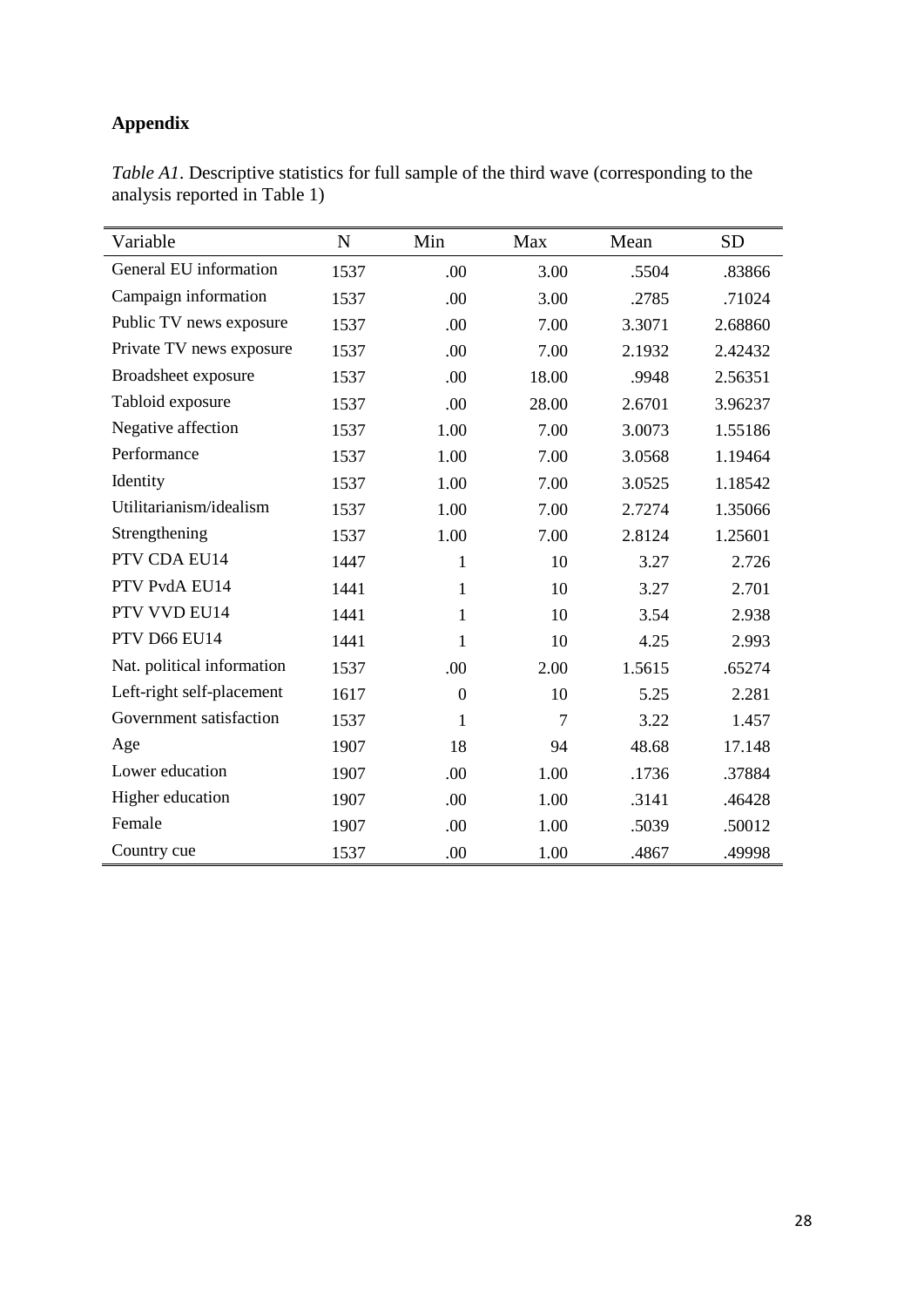| Variable                   | $\mathbf N$ | Min          | Max   | Mean   | <b>SD</b> |
|----------------------------|-------------|--------------|-------|--------|-----------|
| General EU information     | 968         | .00          | 3.00  | .3926  | .69926    |
| Campaign information       | 968         | .00          | 3.00  | .0857  | .37761    |
| Public TV news exposure    | 968         | .00          | 7.00  | 2.8295 | 2.58243   |
| Private TV news exposure   | 968         | .00          | 7.00  | 2.1643 | 2.38117   |
| Broadsheet exposure        | 968         | .00          | 18.00 | .6209  | 1.96922   |
| Tabloid exposure           | 968         | .00          | 28.00 | 2.3647 | 3.82263   |
| Negative affection         | 968         | 1.00         | 7.00  | 3.0222 | 1.48520   |
| Performance                | 968         | 1.00         | 6.75  | 3.0488 | 1.16559   |
| Identity                   | 968         | 1.00         | 7.00  | 2.6921 | 1.28096   |
| Utilitarianism/idealism    | 968         | 1.00         | 7.00  | 3.6803 | 1.20567   |
| Strengthening              | 968         | 1.00         | 7.00  | 2.7758 | 1.16190   |
| PTV CDA EU14               | 888         | $\mathbf{1}$ | 10    | 3.18   | 2.697     |
| PTV PvdA EU14              | 884         | $\mathbf{1}$ | 10    | 3.25   | 2.661     |
| PTV VVD EU14               | 884         | $\mathbf{1}$ | 10    | 3.44   | 2.881     |
| PTV D66 EU14               | 883         | 1            | 10    | 4.21   | 2.990     |
| Nat. political information | 968         | .00          | 2.00  | 1.4669 | .68591    |
| Left-right self-placement  | 788         | $\mathbf{0}$ | 10    | 5.19   | 2.263     |
| Government satisfaction    | 968         | 1            | 7     | 3.21   | 1.405     |
| Age                        | 968         | 18           | 92    | 46.37  | 16.913    |
| Lower education            | 968         | .00          | 1.00  | .1756  | .38069    |
| Higher education           | 968         | .00          | 1.00  | .2810  | .44972    |
| Female                     | 968         | .00          | 1.00  | .5599  | .49665    |
| Country cue                | 968         | .00          | 1.00  | .4680  | .49923    |

*Table A2*. Descriptive statistics for those who did not express an opinion on all three *Spitzenkandidaten*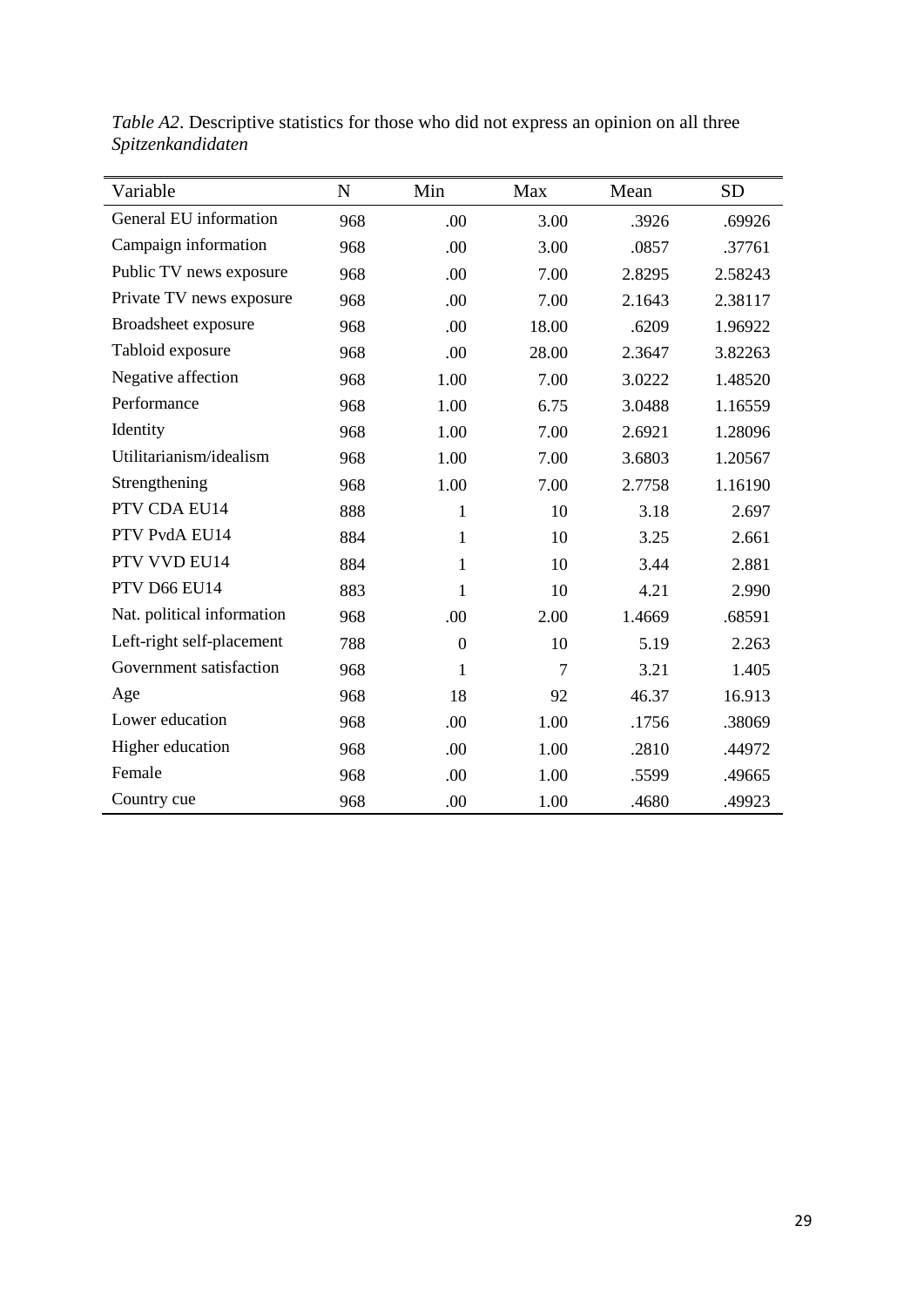*Table A3.* Predicted probabilities

|                                | <b>Juncker</b> |                 |       | <b>Schulz</b>   | Verhofstadt |                 |  |
|--------------------------------|----------------|-----------------|-------|-----------------|-------------|-----------------|--|
|                                | Prob.          | 95% CI          | Prob. | 95% CI          | Prob.       | 95% CI          |  |
| <b>General EU information</b>  |                |                 |       |                 |             |                 |  |
| Minimum                        | 0.381          | 0.343-0.420     | 0.380 | $0.342 - 0.418$ | 0.439       | 0.398-0.482     |  |
| Mean                           | 0.429          | 0.399-0.464     | 0.429 | 0.398-0.462     | 0.487       | $0.451 - 0.520$ |  |
| Maximum                        | 0.622          | 0.523-0.715     | 0.621 | 0.524-0.716     | 0.665       | 0.564-0.757     |  |
| <b>Campaign information</b>    |                |                 |       |                 |             |                 |  |
| Minimum                        | 0.357          | 0.324-0.389     | 0.362 | $0.329 - 0.393$ | 0.404       | 0.370-0.439     |  |
| Mean                           | 0.430          | $0.397 - 0.463$ | 0.429 | $0.394 - 0.461$ | 0.486       | $0.452 - 0.522$ |  |
| Maximum                        | 0.900          | 0.810-0.958     | 0.878 | 0.783-0.942     | 0.930       | 0.839-0.977     |  |
| <b>Public TV news exposure</b> |                |                 |       |                 |             |                 |  |
| Minimum                        | 0.324          | 0.271-0.376     | 0.336 | 0.282-0.388     | 0.394       | 0.338-0.452     |  |
| Mean                           | 0.430          | 0.398-0.464     | 0.430 | 0.399-0.460     | 0.487       | 0.452-0.526     |  |
| Maximum                        | 0.531          | 0.482-0.594     | 0.526 | 0.468-0.582     | 0.578       | 0.518-0.639     |  |
| <b>Broadsheet exposure</b>     |                |                 |       |                 |             |                 |  |
| Minimum                        | 0.415          | 0.379-0.449     | 0.412 | 0.377-0.447     | 0.460       | 0.421-0.498     |  |
| Mean                           | 0.430          | 0.399-0.463     | 0.430 | 0.399-0.463     | 0.487       | 0.451-0.520     |  |
| Maximum                        | 0.642          | 0.423-0.832     | 0.672 | 0.442-0.852     | 0.811       | 0.628-0.922     |  |

*Notes*: predicted probabilities of ability to express an opinion towards one of the *Spitzenkandidaten* (versus 'don't know') based on main effects in Table 1; calculations estimated in Stata using CLARIFY software (King et al. 2000; Tomz et al. 2003), all other variables are kept at their mean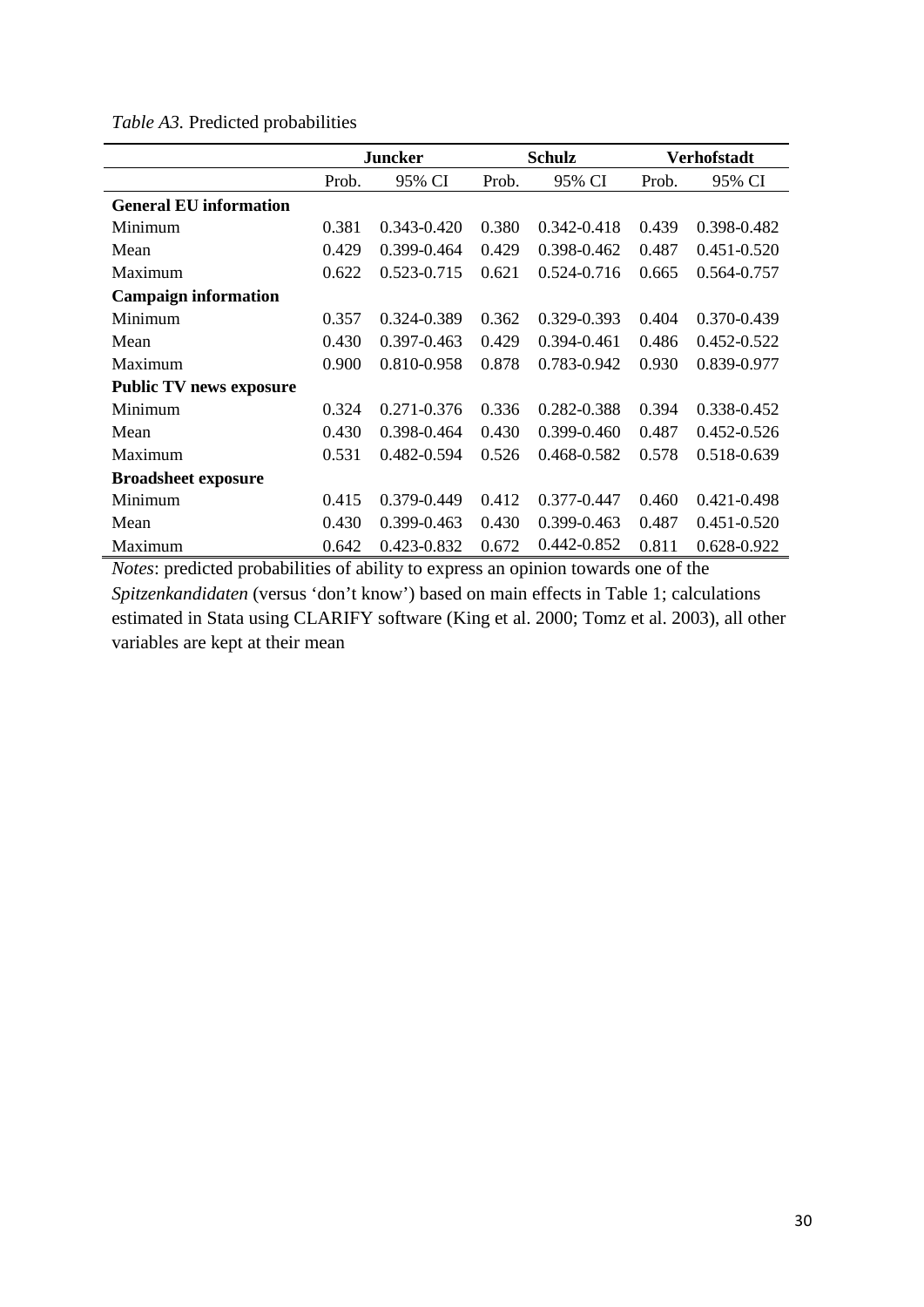|                            | <b>Model 1</b> |           | <b>Model 2</b> |          | Model 3     |           | Model 4     |           | Model 5    |           | Model 6     |           |
|----------------------------|----------------|-----------|----------------|----------|-------------|-----------|-------------|-----------|------------|-----------|-------------|-----------|
|                            | h              | <b>SE</b> | h              | $\rm SE$ | b           | <b>SE</b> | b           | <b>SE</b> | b.         | <b>SE</b> | b           | <b>SE</b> |
| General EU information     | $0.242***$     | 0.090     | 0.053          | 0.132    | $0.252***$  | 0.091     | $0.224**$   | 0.094     | $0.335***$ | 0.109     | $0.207**$   | 0.094     |
| Campaign information       | $-0.075$       | 0.090     | $-0.074$       | 0.090    | $-0.657***$ | 0.132     | $-0.056$    | 0.092     | $-0.059$   | 0.092     | $0.341***$  | 0.111     |
| Public TV news exposure    | $0.101***$     | 0.035     | $0.102***$     | 0.035    | $0.095***$  | 0.035     | $0.102***$  | 0.038     | $0.099***$ | 0.038     | $0.099***$  | 0.038     |
| Private TV news exposure   | 0.011          | 0.034     | 0.014          | 0.034    | 0.009       | 0.034     | 0.01        | 0.036     | 0.011      | 0.036     | 0.011       | 0.036     |
| Broadsheet exposure        | 0.013          | 0.023     | 0.014          | 0.023    | 0.010       | 0.023     | 0.003       | 0.023     | 0.001      | 0.023     | 0.001       | 0.023     |
| Tabloid exposure           | 0.032          | 0.020     | 0.030          | 0.02     | $0.034*$    | 0.020     | 0.028       | 0.021     | 0.029      | 0.021     | 0.030       | 0.021     |
| PTV national party EU14    | $0.160***$     | 0.023     | $0.118***$     | 0.027    | $0.047**$   | 0.022     |             |           |            |           |             |           |
| General EU information*    |                |           | $0.049**$      | 0.023    |             |           |             |           |            |           |             |           |
| PTV national party EU14    |                |           |                |          |             |           |             |           |            |           |             |           |
| Campaign information*      |                |           |                |          | $0.147***$  | 0.022     |             |           |            |           |             |           |
| PTV national party EU14    |                |           |                |          |             |           |             |           |            |           |             |           |
| Left-right distance        |                |           |                |          |             |           | $-0.060***$ | 0.023     | $-0.028$   | 0.027     | 0.031       | 0.024     |
| General EU information*    |                |           |                |          |             |           |             |           | $-0.040$   | 0.025     |             |           |
| Left-right distance        |                |           |                |          |             |           |             |           |            |           |             |           |
| Campaign information*      |                |           |                |          |             |           |             |           |            |           | $-0.136***$ | 0.025     |
| Left-right distance        |                |           |                |          |             |           |             |           |            |           |             |           |
| Negative affection         | 0.031          | 0.060     | 0.034          | 0.060    | 0.041       | 0.061     | 0.072       | 0.070     | 0.073      | 0.070     | 0.077       | 0.070     |
| Performance                | 0.163          | 0.101     | $0.170*$       | 0.100    | $0.182*$    | 0.102     | $0.197*$    | 0.108     | $0.201*$   | 0.109     | $0.227**$   | 0.109     |
| Identity                   | $0.289***$     | 0.081     | $0.290***$     | 0.081    | $0.281***$  | 0.081     | $0.270***$  | 0.091     | $0.270***$ | 0.091     | $0.271***$  | 0.091     |
| Utilitarianism/idealism    | 0.137          | 0.095     | 0.133          | 0.095    | 0.145       | 0.096     | $0.228**$   | 0.105     | $0.228**$  | 0.106     | $0.214**$   | 0.106     |
| Strengthening              | 0.018          | 0.078     | 0.017          | 0.078    | 0.021       | 0.078     | 0.023       | 0.085     | 0.026      | 0.085     | 0.028       | 0.084     |
| Nat. political information | 0.109          | 0.160     | 0.122          | 0.161    | 0.136       | 0.164     | $-0.146$    | 0.204     | $-0.145$   | 0.204     | $-0.127$    | 0.204     |
| Government satisfaction    | 0.08           | 0.067     | 0.082          | 0.067    | 0.092       | 0.068     | 0.11        | 0.072     | 0.110      | 0.072     | 0.113       | 0.072     |
| Age                        | 0.007          | 0.005     | 0.007          | 0.005    | 0.008       | 0.005     | 0.004       | 0.072     | 0.005      | 0.006     | 0.004       | 0.006     |
| Lower education            | $-0.068$       | 0.233     | $-0.09$        | 0.234    | $-0.100$    | 0.234     | $-0.086$    | 0.259     | $-0.102$   | 0.260     | $-0.127$    | 0.260     |
| Higher education           | $0.373**$      | 0.181     | $0.361**$      | 0.183    | $0.423**$   | 0.184     | $0.448**$   | 0.197     | $0.448**$  | 0.197     | $0.437**$   | 0.197     |
| Female                     | 0.100          | 0.161     | 0.114          | 0.161    | 0.140       | 0.164     | 0.217       | 0.175     | 0.221      | 0.176     | 0.228       | 0.176     |
| Country cue                | $0.266*$       | 0.156     | $0.276*$       | 0.157    | $0.283*$    | 0.158     | 0.263       | 0.170     | 0.265      | 0.170     | 0.260       | 0.171     |
| Constant                   | $-0.460$       | 0.576     | $-0.369$       | 0.583    | $-0.283$    | 0.588     | 0.271       | 0.730     | 0.156      | 0.730     | $-0.065$    | 0.726     |
| $\overline{N}$             | 1822           |           | 1822           |          | 1822        |           | 1600        |           | 1600       |           | 1600        |           |
| N groups                   | 666            |           | 666            |          | 666         |           | 586         |           | 586        |           | 586         |           |
| R Squared within           | 0.052          |           | 0.060          |          | 0.124       |           | 0.005       |           | 0.008      |           | 0.044       |           |
| R Squared between          | 0.255          |           | 0.252          |          | 0.239       |           | 0.215       |           | 0.214      |           | 0.211       |           |
| R Squared overall          | 0.214          |           | 0.214          |          | 0.220       |           | 0.164       |           | 0.165      |           | 0.171       |           |

*Table A4.* Random-effects regression, explaining variation in voting preferences for the *Spitzenkandidaten*

*Notes*: \* p<.1; \*\* p<.05; \*\*\* p<.01; dependent variable: voting preference for a *Spitzenkandidat* (1-10), robust standard error